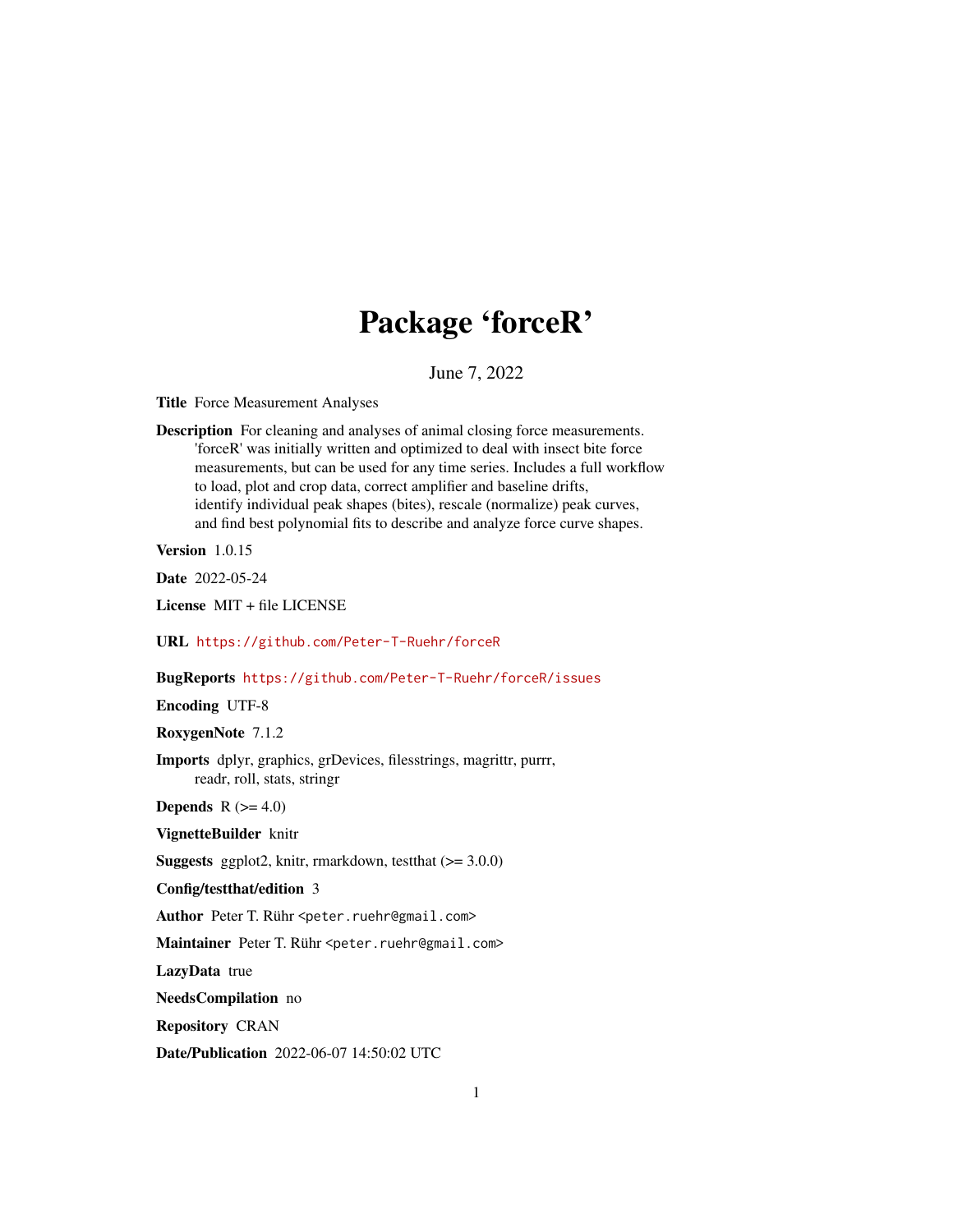# <span id="page-1-0"></span>R topics documented:

|                                                                                                              |  |  |  |  |  |  |  |  |  |  |  | 39             |
|--------------------------------------------------------------------------------------------------------------|--|--|--|--|--|--|--|--|--|--|--|----------------|
|                                                                                                              |  |  |  |  |  |  |  |  |  |  |  | 36             |
|                                                                                                              |  |  |  |  |  |  |  |  |  |  |  | 36             |
|                                                                                                              |  |  |  |  |  |  |  |  |  |  |  | 35             |
|                                                                                                              |  |  |  |  |  |  |  |  |  |  |  | 34             |
|                                                                                                              |  |  |  |  |  |  |  |  |  |  |  | 32             |
|                                                                                                              |  |  |  |  |  |  |  |  |  |  |  | 31             |
|                                                                                                              |  |  |  |  |  |  |  |  |  |  |  | 30             |
|                                                                                                              |  |  |  |  |  |  |  |  |  |  |  | 28             |
|                                                                                                              |  |  |  |  |  |  |  |  |  |  |  | 27             |
|                                                                                                              |  |  |  |  |  |  |  |  |  |  |  | 26             |
|                                                                                                              |  |  |  |  |  |  |  |  |  |  |  | 25             |
|                                                                                                              |  |  |  |  |  |  |  |  |  |  |  | 24             |
|                                                                                                              |  |  |  |  |  |  |  |  |  |  |  | 23             |
|                                                                                                              |  |  |  |  |  |  |  |  |  |  |  | 22             |
|                                                                                                              |  |  |  |  |  |  |  |  |  |  |  | 22             |
|                                                                                                              |  |  |  |  |  |  |  |  |  |  |  | 21             |
| $peaks.df.100.avg \dots \dots \dots \dots \dots \dots \dots \dots \dots \dots \dots \dots \dots \dots \dots$ |  |  |  |  |  |  |  |  |  |  |  | 21             |
|                                                                                                              |  |  |  |  |  |  |  |  |  |  |  | 20             |
|                                                                                                              |  |  |  |  |  |  |  |  |  |  |  | 20             |
|                                                                                                              |  |  |  |  |  |  |  |  |  |  |  | 19             |
|                                                                                                              |  |  |  |  |  |  |  |  |  |  |  | 18             |
| $forceR\_example$                                                                                            |  |  |  |  |  |  |  |  |  |  |  | 17             |
|                                                                                                              |  |  |  |  |  |  |  |  |  |  |  | 15             |
|                                                                                                              |  |  |  |  |  |  |  |  |  |  |  | 14             |
|                                                                                                              |  |  |  |  |  |  |  |  |  |  |  | 14             |
|                                                                                                              |  |  |  |  |  |  |  |  |  |  |  | 13             |
|                                                                                                              |  |  |  |  |  |  |  |  |  |  |  | 13             |
|                                                                                                              |  |  |  |  |  |  |  |  |  |  |  | 12             |
|                                                                                                              |  |  |  |  |  |  |  |  |  |  |  | 10             |
|                                                                                                              |  |  |  |  |  |  |  |  |  |  |  | 9              |
|                                                                                                              |  |  |  |  |  |  |  |  |  |  |  | 8              |
|                                                                                                              |  |  |  |  |  |  |  |  |  |  |  | 5              |
|                                                                                                              |  |  |  |  |  |  |  |  |  |  |  | 4              |
|                                                                                                              |  |  |  |  |  |  |  |  |  |  |  | $\overline{2}$ |

amp\_drift\_corr *Charge Amplifier Drift Correction*

# Description

Removes the systemic, asymptotical drift of charge amplifiers with resistor-capacitor (RC) circuits.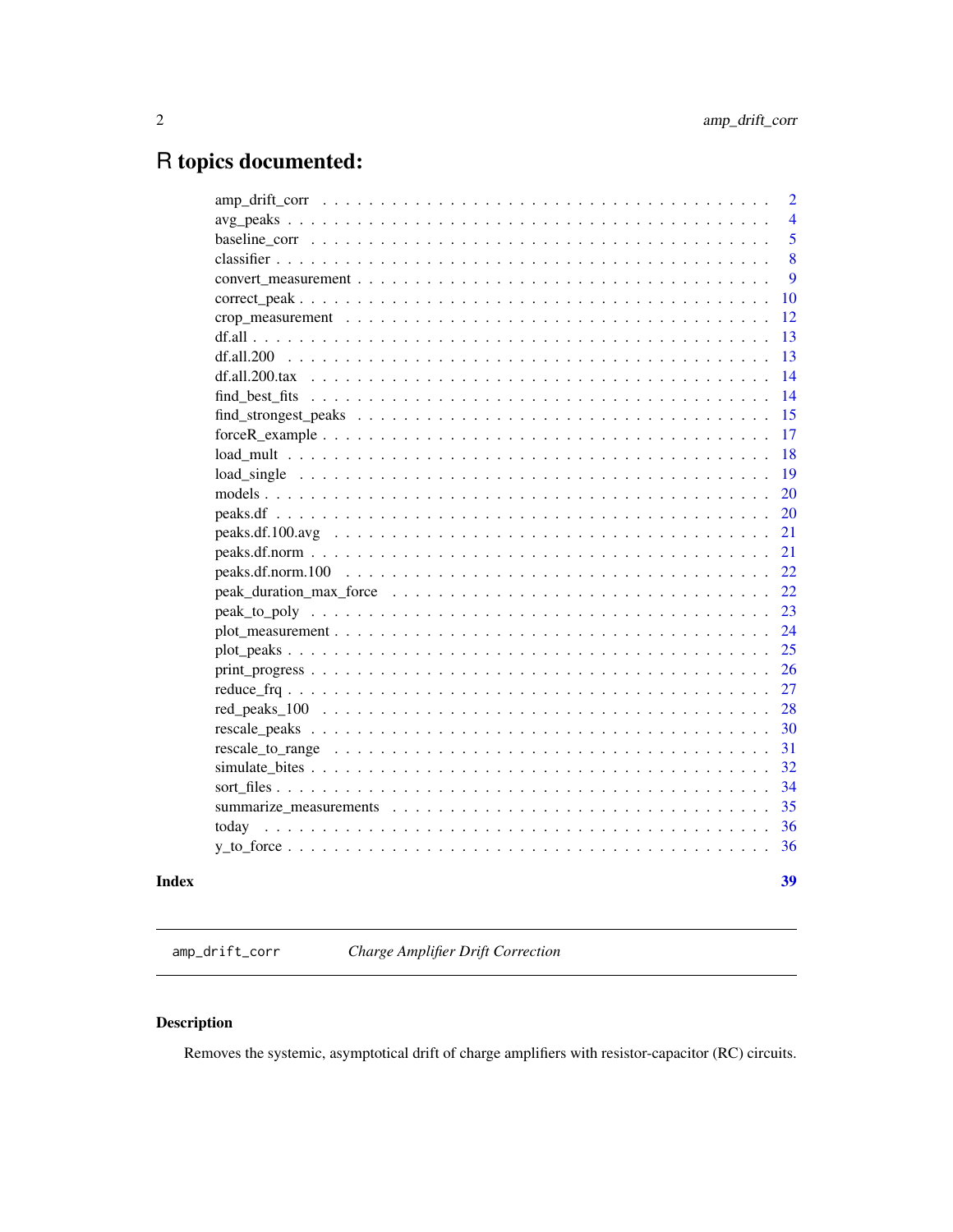amp\_drift\_corr 3

# Usage

```
amp_drift_corr(
 filename,
  tau = 9400,res.reduction = 10,
 plot.to.screen = FALSE,
 write.data = FALSE,
 write.PDFs = FALSE,
 write.logs = FALSE,
 output.folder = NULL,
  show.progress = FALSE
)
```
# Arguments

| filename       | Path to file on which amplifier drift correction should be performed.                                                                                                                                                                                                         |
|----------------|-------------------------------------------------------------------------------------------------------------------------------------------------------------------------------------------------------------------------------------------------------------------------------|
| tau            | Numeric time constant of charge amplifier in the same time unit as the measure-<br>ment data. Default: 9400                                                                                                                                                                   |
| res.reduction  | A numeric value to reduce the number of time steps by during plotting. Speeds<br>up the plotting process and reduces PDF size. Has no effect on the results, only<br>on the plots. Default: 10.                                                                               |
| plot.to.screen | A logical value indicating if results should be plotted in the current R plot device.<br>Default: FALSE.                                                                                                                                                                      |
| write.data     | A logical value indicating if drift-corrected file should be saved. If yes, it will<br>be saved in output. folder. Default: FALSE.                                                                                                                                            |
| write.PDFs     | A logical value indicating whether results should be saved as PDFs. Does<br>not slow down the process as much as printing to the R plot device and is<br>considered necessary to quality check the results. If yes, it will be saved in<br>output.folder/PDFs.Default: FALSE. |
| write.logs     | A logical value indicating whether a log file with information on the method<br>and values used to correct the amplifier drift should be saved. Is considered<br>necessary for reproducibility. If yes, it will be saved in output. folder/logs.<br>Default: FALSE.           |
| output.folder  | Path to folder where data, PDF and log files should be stored.                                                                                                                                                                                                                |
| show.progress  | A logical value indicating if progress should be printed to the console. Slows<br>down the process. Default: FALSE.                                                                                                                                                           |

#### Details

forceR generally expects file names to start with a leading number specifying the measurement number (E.g. "0001\_G\_maculatus.csv"). The number ("0001") is used to keep data files, log files, and PDF files of the same measurement associated with each other.

The input file should be in the following format:

$$
\begin{matrix} t & y \\ t.1 & y.2 \end{matrix}
$$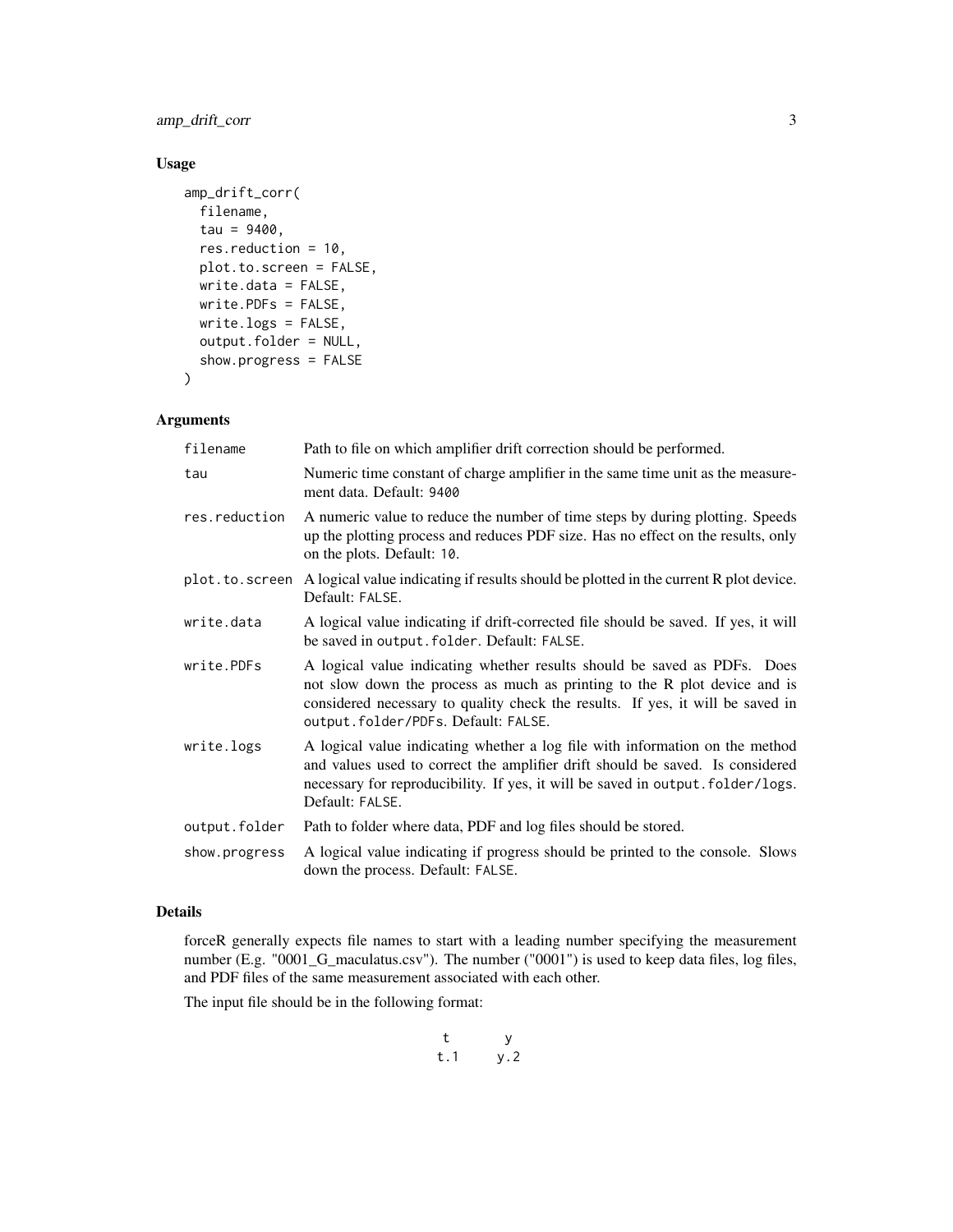... ... t.n y.n

#### <span id="page-3-0"></span>Value

Returns a tibble containing the amplifier drift-corrected data in the following format

| t         | y.  |
|-----------|-----|
| t.1       | y.2 |
| $\bullet$ |     |
| t.n       | y.n |

#### Examples

```
# define file for amplifier drift correction
filename <- forceR_example(type = "raw")
# Run amplifier drift correction without saving files or printing to screen:
file.ampdriftcorr <- amp_drift_corr(filename = filename,
                          tau = 9400,res.reduction = 10,
                          plot.to.screen = FALSE,
                          write.data = FALSE,
                          write.PDFs = FALSE,
                          write.logs = FALSE,
                          output.folder,
                          show.progress = FALSE)
# file.ampdriftcorr
# Run amplifier drift correction with saving files and printing to screen:
# - commented out to pass package tests
# file.ampdriftcorr <- amp_drift_corr(filename = filename,
# tau = 9400,
# res.reduction = 10,
# plot.to.screen = TRUE,
# write.data = TRUE,
# write.PDFs = TRUE,
# write.logs = TRUE,
# output.folder = "./ampdriftcorr",
# show.progress = TRUE)
#
# file.ampdriftcorr
```
avg\_peaks *Average Curves per Group*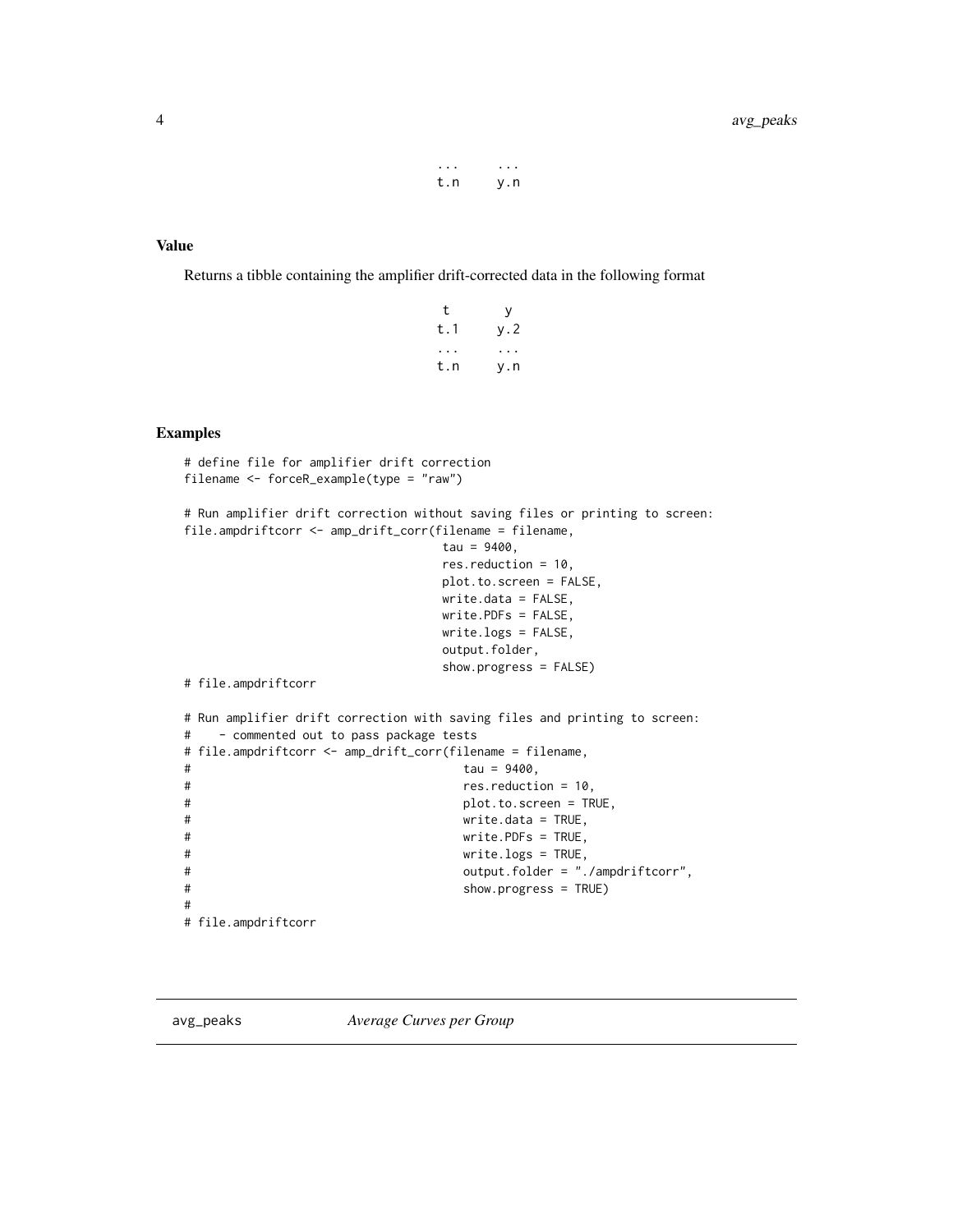#### <span id="page-4-0"></span>baseline\_corr 5

#### Description

Calculates mean curve shape per group (here: species) and rescales result on the y axis to range from 0 to 1.

#### Usage

```
avg_peaks(df, path.data = NULL)
```
#### Arguments

| df        | The resulting tibble of the function red_peaks_100(). See ?red_peaks_100<br>for more details.                     |
|-----------|-------------------------------------------------------------------------------------------------------------------|
| path.data | A string character defining where to save the results. If NULL, data will not be<br>saved to disk. Default: NULL. |

#### Value

This function returns a tibble made of three columns: species containing the species names, index ranging from 1 to 100 for each species, and force.norm.100 containing the averaged and rescaled curve of each species.

#### Examples

# Using the forceR::df.all.200.tax dataset:

```
# calculate mean curves per species
peaks.df.100.avg <- avg_peaks(df = forceR::peaks.df.norm.100,
                               path.data = NULL)
```

```
# plot averaged normalized curves per species
require(ggplot2)
ggplot(peaks.df.100.avg,
           \text{aes}(x = \text{index} ,y = force.norm.100.avg,
                colour=species)) +
 geom_line()
```
baseline\_corr *Automatic or Manual Baseline Correction of Time Series*

#### Description

If baseline (zero-line) of measurement is unstable (e.g. due to temperature fluctuations, wind, ...), the baseline needs to be continually adjusted throughout the measurement. This script allows an automatic adjustment of the baseline. The automatic approach invokes a sliding window, during which the 'minimum' within each sliding window is stored. A 'minimum' is defined by the quantile. size: if set to 0.05, the value below which only 5% of the measurement data within the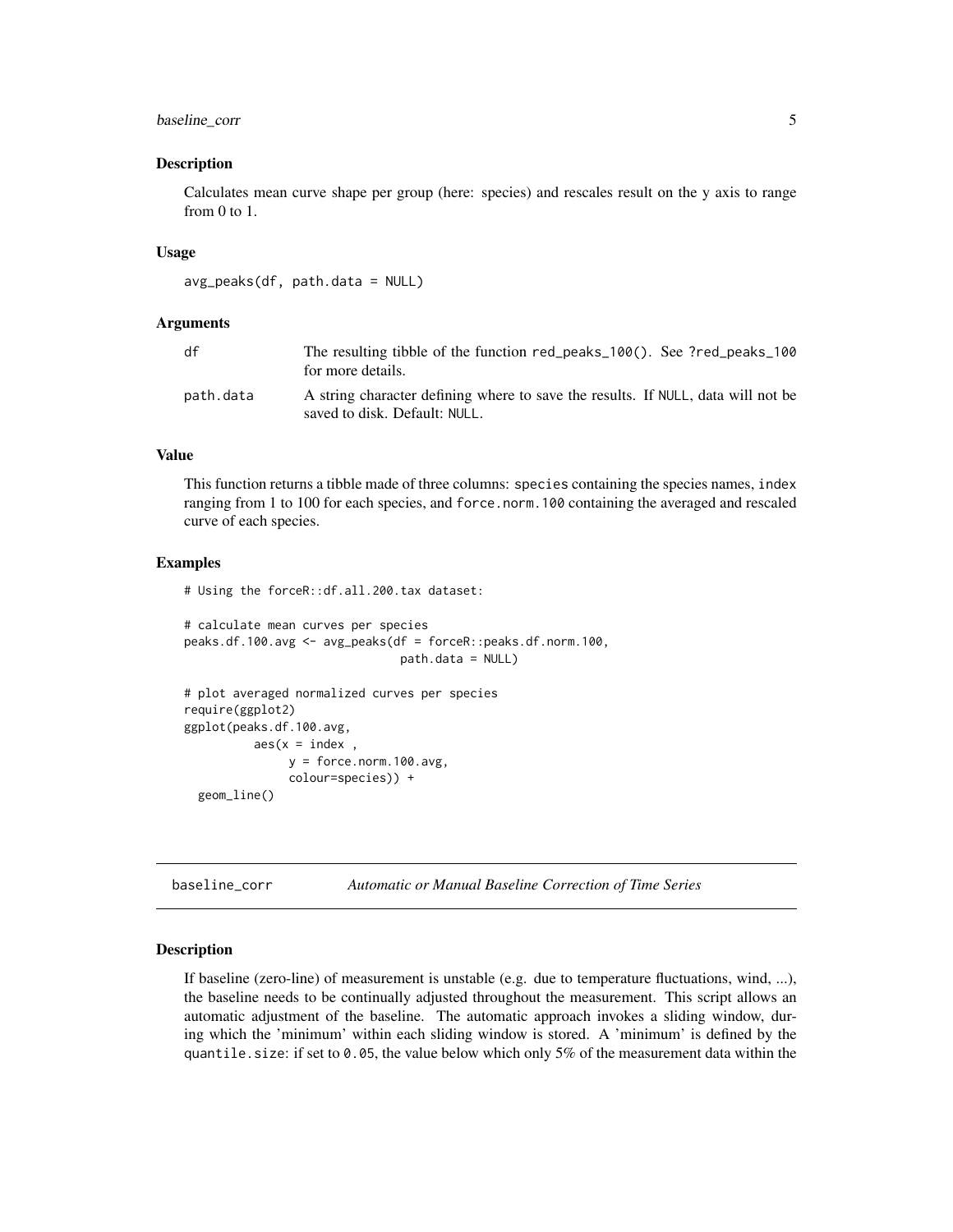sliding window lies, is treated as the current window's minimum. This prevents the treatment of potential artifacts as minima. In a second iteration, another sliding window calculates the average of these 'minima'. The resulting values are subtracted from the original time series. This approach works well for time series with relatively short peaks. If the automatic approach does not yield acceptable results, an interactive manual approach to correct the baseline can be performed instead.

# Usage

```
baseline_corr(
  filename,
  corr.type = "auto",
  window.size.mins = 1000,
  window.size.means = NULL,
  quantile.size = 0.05,
  y.\text{scale} = 0.5,
  res.reduction = 10,
 Hz = 100.
  plot.to.screen = FALSE,
  write.data = FALSE,
  write.PDFs = FALSE,
  write.logs = FALSE,
  output.folder = NULL,
  show.progress = FALSE
)
```
# Arguments

| filename          | A character string containing the full path to the measurement file that needs<br>correction. See Details for info on what the file should look like.                                                                   |
|-------------------|-------------------------------------------------------------------------------------------------------------------------------------------------------------------------------------------------------------------------|
| corr.type         | Character string defining the desired mode of baseline correction. One of "auto"<br>or "manual". Default: "auto"                                                                                                        |
| window.size.mins  |                                                                                                                                                                                                                         |
|                   | A numeric value for the size of the search window to find minima in. Should be<br>in the same time unit as the measurement. Longer peaks require higher values,<br>shorter peaks require smaller values. Default: 1000. |
| window.size.means |                                                                                                                                                                                                                         |
|                   | A numeric value for the size of the window to average the minima in. Should be<br>in the same time unit as the measurement. By default (NULL), the same value as<br>specified for window.size.mins is used.             |
| quantile.size     | A numerical value between 0 and 1 to define the quantile which is treated as the<br>'minimum' of a sliding window. Default: 0.05.                                                                                       |
| y.scale           | A numeric value to reduce the y-axis range during plotting. This simplifies the<br>manual placement of the points during the manual correction procedure.                                                               |
| res.reduction     | A numeric value to reduce the number of time steps by during plotting. Speeds<br>up the plotting process and reduces PDF size. Has no effect on the results, only<br>on the plots. Default: 10.                         |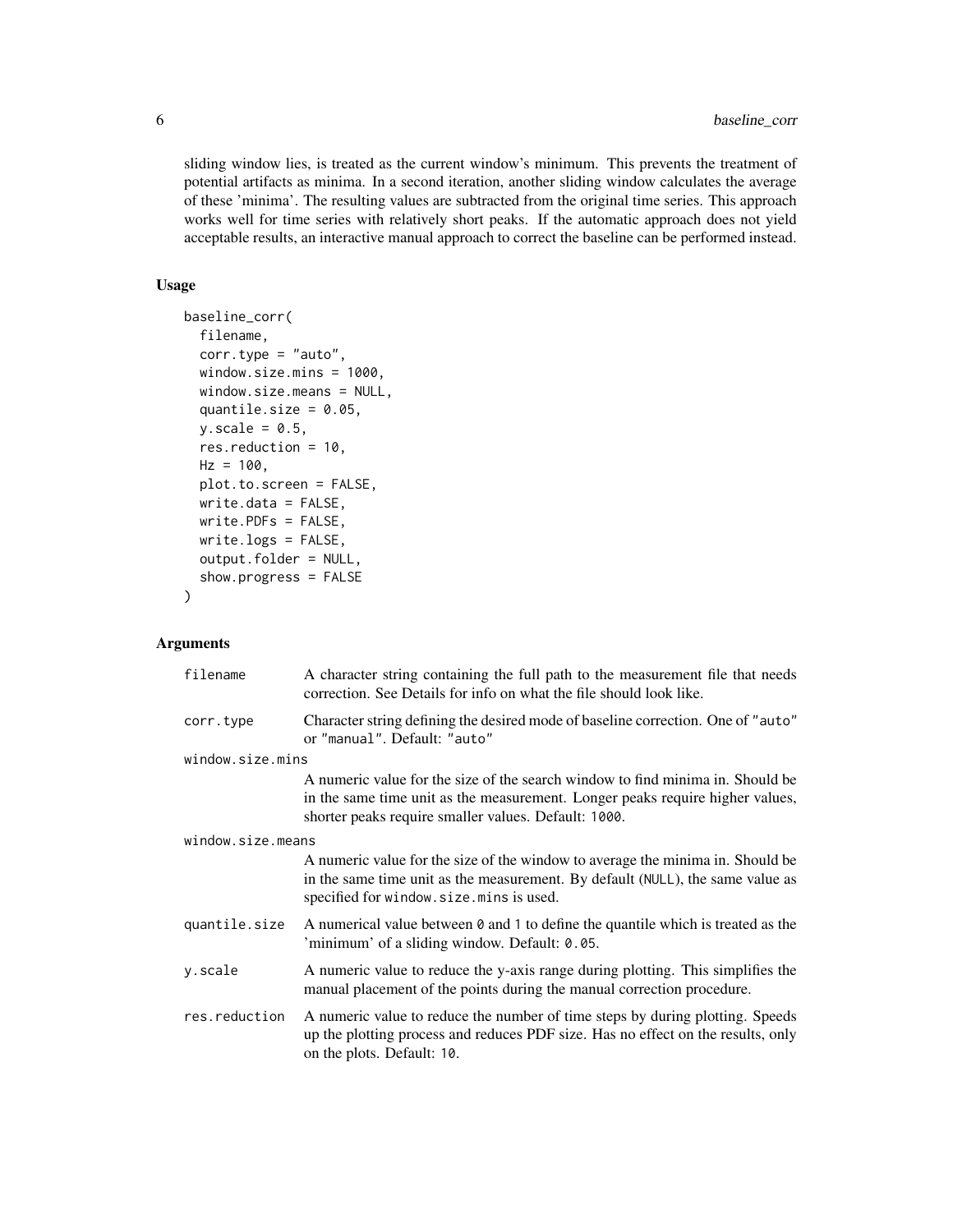baseline\_corr 7

| Hz             | A numeric value to reduce sampling frequency for temporary analyses. This<br>works as a smoothing filter during temporary analyses and does not reduce the<br>actual sampling frequency of the data. Default: 100.                                                            |
|----------------|-------------------------------------------------------------------------------------------------------------------------------------------------------------------------------------------------------------------------------------------------------------------------------|
| plot.to.screen | A logical value indicating if results should be plotted in the current R plot device.<br>Default: FALSE.                                                                                                                                                                      |
| write.data     | A logical value indicating if drift-corrected file should be saved. If yes, it will<br>be saved in output. folder. Default: FALSE.                                                                                                                                            |
| write.PDFs     | A logical value indicating whether results should be saved as PDFs. Does<br>not slow down the process as much as printing to the R plot device and is<br>considered necessary to quality check the results. If yes, it will be saved in<br>output.folder/PDFs.Default: FALSE. |
| write.logs     | A logical value indicating whether a log file with information on the method and<br>values used to correct the baseline drift should be saved. Is considered necessary<br>for reproducibility. If yes, it will be saved in output.folder/logs. Default:<br>FALSE.             |
| output.folder  | Path to folder where data, PDF and log files should be stored. Default: NULL.                                                                                                                                                                                                 |
| show.progress  | A logical value indicating if progress should be printed to the console. Default:<br>FALSE.                                                                                                                                                                                   |

#### Details

forceR generally expects file names to start with a leading number specifying the measurement number (E.g. "0001\_G\_maculatus.csv"). The number ("0001") is used to keep data files, log files, and PDF files of the same measurement associated with each other.

The input files should to be in the following format:

| t   | v   |
|-----|-----|
| t.1 | y.2 |
|     |     |
| t.n | v.n |

In case there are more than two columns, only the first two columns will be used. If the first two columns are not named 't' and 'y', they will be renamed.

# Value

Returns a tibble containing the amplifier baseline drift-corrected data in the following format

| t   | У   |
|-----|-----|
| t.1 | y.2 |
|     |     |
| t.n | y.n |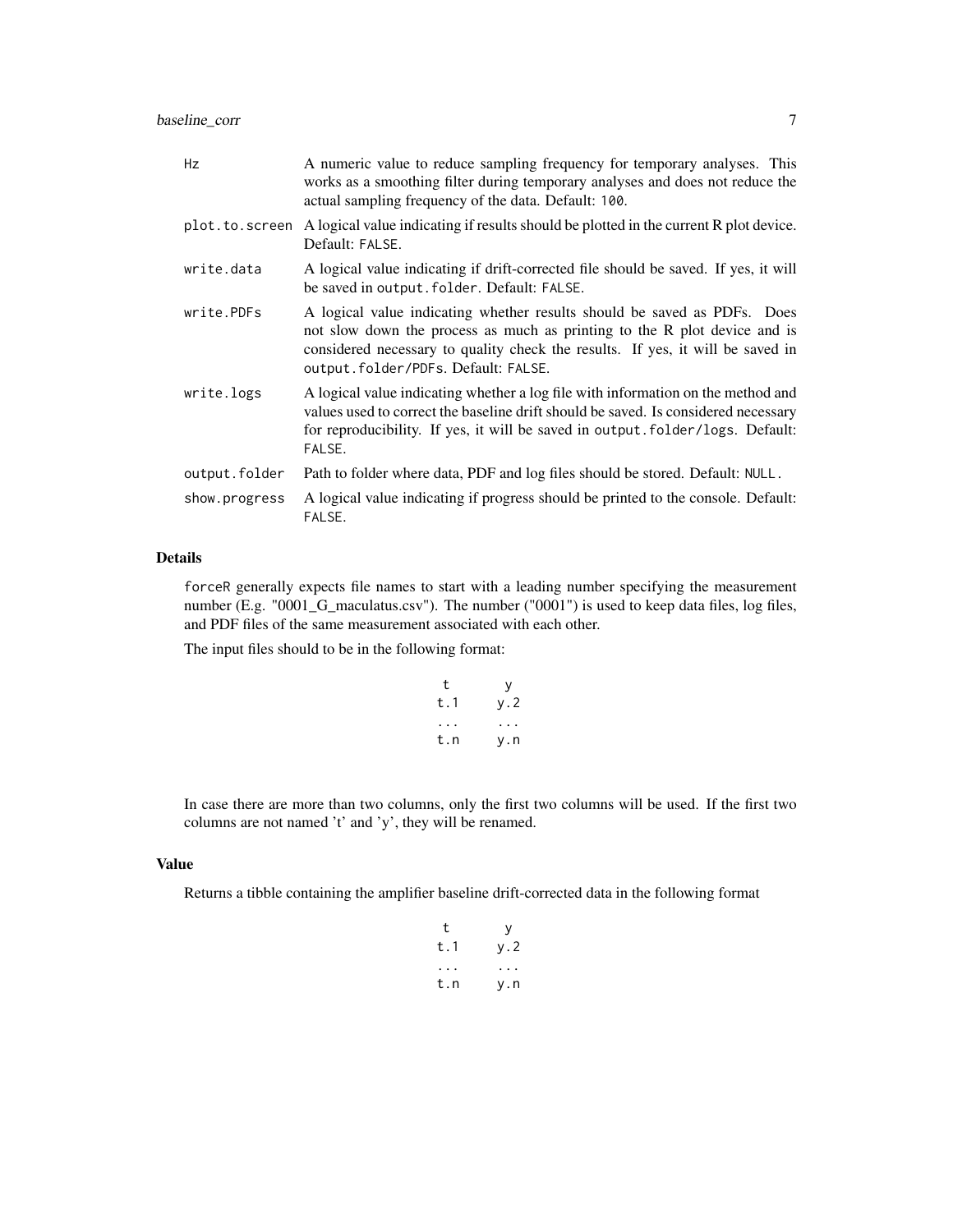#### <span id="page-7-0"></span>Examples

```
#'########### AUTOMATIC MODE
# define file to apply the baseline drift correction to
filename <- forceR_example(type = "ampdriftcorr")
# run automatic baseline drift corrections without saving files or
# printing to screen:
file.baseline_corr <- baseline_corr(filename = filename,
                           corr.type = "auto",window.size.mins = 1000,
                           window.size.means = NULL,
                           quantile.size = 0.05,
                           y.\text{scale} = 0.5,
                           res.reduction = 10,
                           Hz = 100,plot.to.screen = FALSE,
                           write.data = FALSE,
                           write.PDFs = FALSE,
                           write.logs = FALSE,
                            show.progress = FALSE)
file.baseline_corr
#'########### MANUAL MODE
# define file to apply the baseline drift correction to
filename <- forceR_example(type = "ampdriftcorr")
# run interactive baseline drift corrections with saving files and
# printing to screen: - out-commented to pass package tests
# file.baseline_corr <- baseline_corr(filename = filename,
# corr.type = "manual",
# window.size.mins = 1000,
# window.size.means = NULL,
# quantile.size = 0.05,
# y. scale = 0.5,
# res.reduction = 10,
# Hz = 100,
# plot.to.screen = TRUE,
# output.folder = "./baselinecorr",
# show.progress = TRUE)
```
# file.baseline\_corr

classifier *Classifier*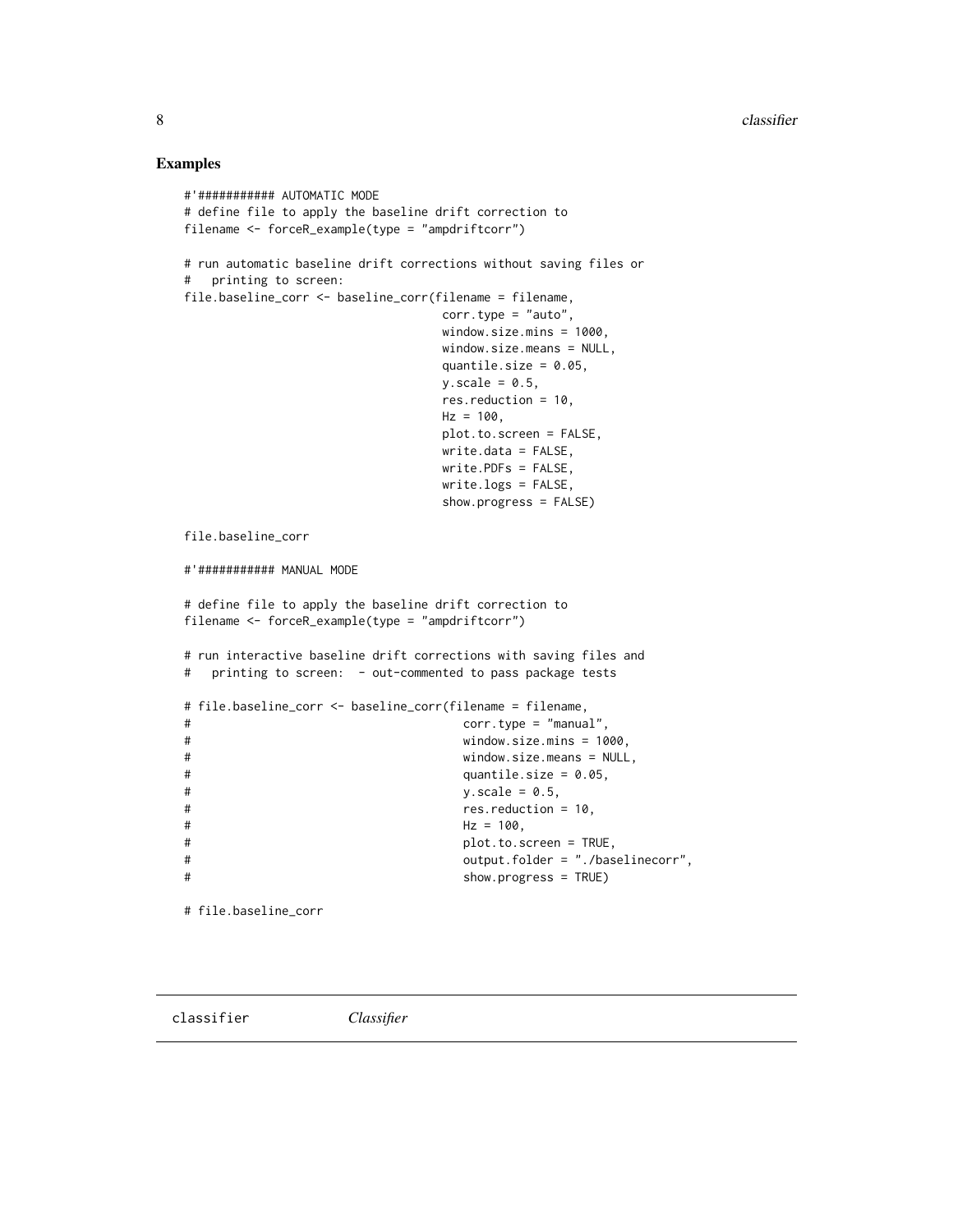# <span id="page-8-0"></span>Description

Start and end time values of the 5 strongest peaks per species of df.all with the names of the measurements in which they occur.

# Usage

classifier

# Format

A data frame with 24 rows and 5 columns:

species species names

specimen specimen names

measurement measurement names

amp amplifier values, in V/N

lever.ratio ration of on-lever to out-lever of mesaurement setup

# Details

Result of rescale\_peaks().

convert\_measurement *Convert LJStream \*.dat file to standard time series*

# Description

Converts LJStream \*.dat file to standard time series.

# Usage

```
convert_measurement(file, path.data = NULL)
```
# Arguments

| file      | File path to raw measurement (*.dat file).                                                                      |
|-----------|-----------------------------------------------------------------------------------------------------------------|
| path.data | A string character defining where to save the results. If NULL, data is not stored<br>in a file. Default: NULL. |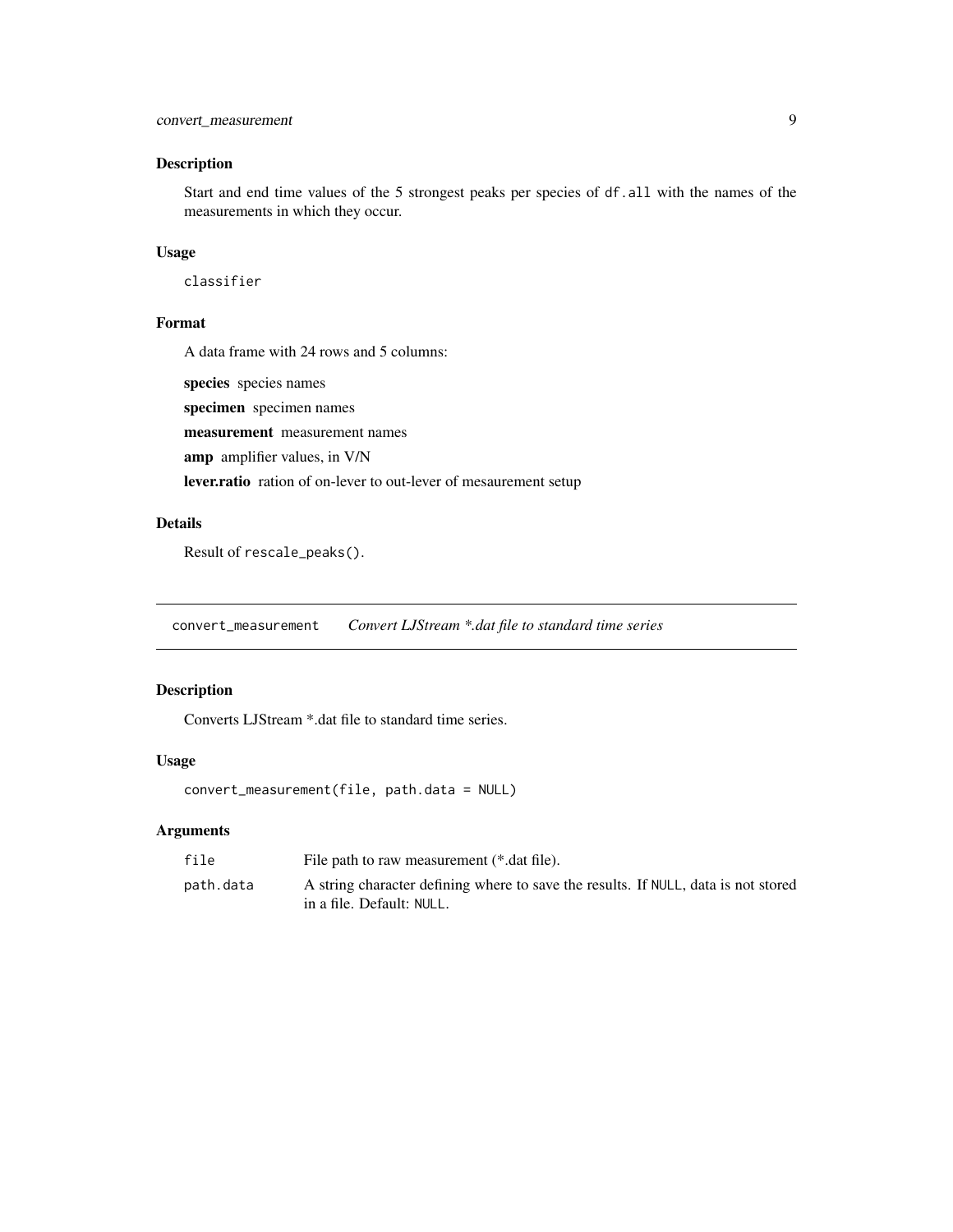<span id="page-9-0"></span>Returns and, if path.data is not NULL, saves data in csv-format in path.data.

The output tibble has the following format:

| t   | у                    |
|-----|----------------------|
| t.1 | y.1                  |
|     | $\ddot{\phantom{0}}$ |
| t.n | y.n                  |

# Examples

```
# get file path of forceR example file
filename <- forceR_example(type = "LJStream")
file.converted <- convert_measurement (file = filename,
                      path.data = NULL)
file.converted
```
correct\_peak *Manually Correct Single Peak*

#### Description

Interactive correction of a single peak.

#### Usage

```
correct_peak(
 df.peaks,
 df.data,
 measurement,
 peak,
  additional.msecs,
  path.data = NULL
)
```
# Arguments

| df.peaks | The resulting tibble of the function find peaks(). See ?find peaks for more<br>details.                                                            |
|----------|----------------------------------------------------------------------------------------------------------------------------------------------------|
| df.data  | A data frame or tibble in the below format. The columns t (time), force,<br>measurement, and specimen. (measurement ID) must be present. This will |
|          | usually be the same table that was used before in find peaks().                                                                                    |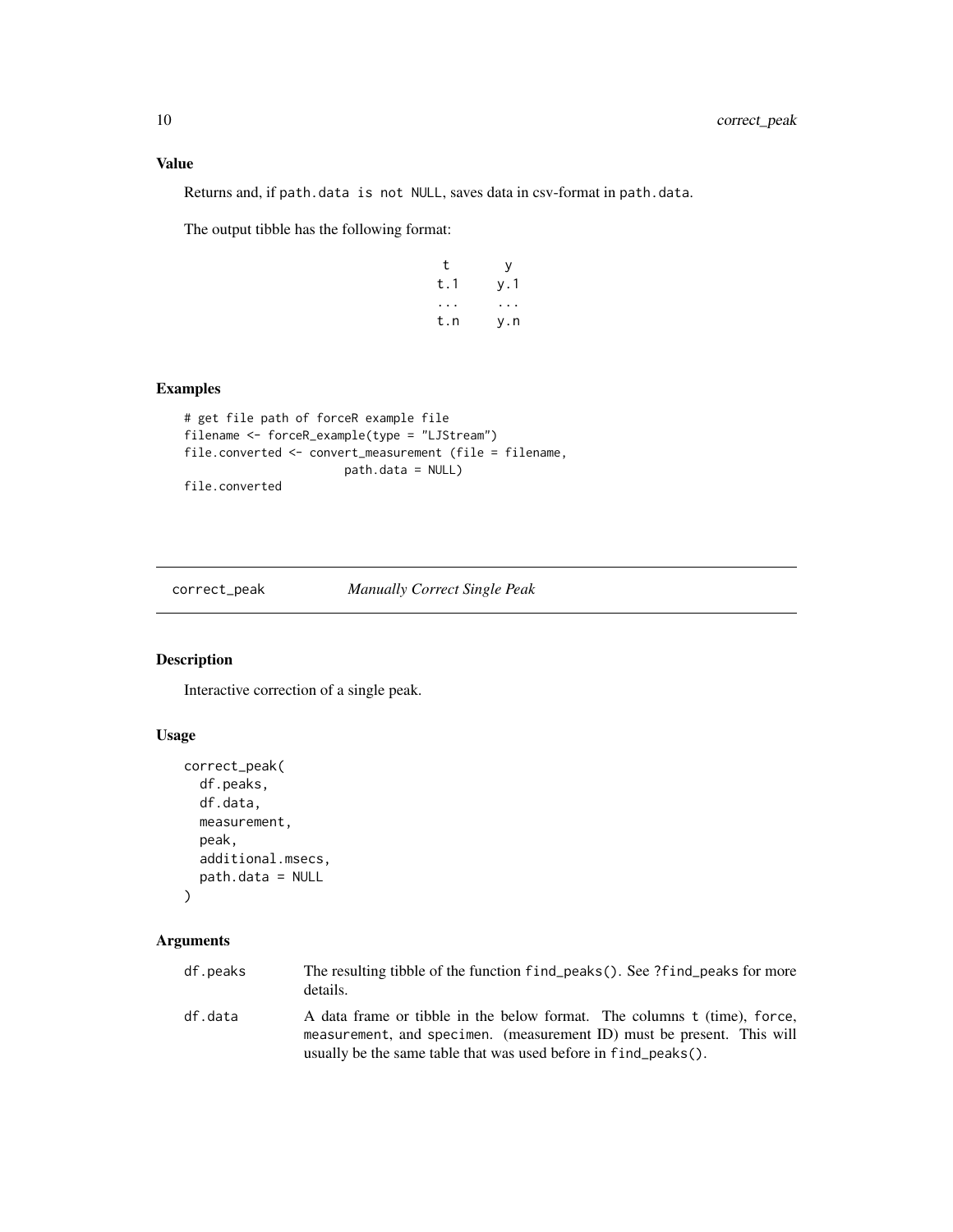# correct\_peak 11

| measurement      | A character string defining the measurement ID (e.g. measurement number) of<br>the peak to be corrected. Must be congruent with the respective measurement<br>ID within df. peaks and df.                                                                                                                                                                                                                            |
|------------------|----------------------------------------------------------------------------------------------------------------------------------------------------------------------------------------------------------------------------------------------------------------------------------------------------------------------------------------------------------------------------------------------------------------------|
| peak             | A numerical value defining the peak to be corrected.                                                                                                                                                                                                                                                                                                                                                                 |
| additional.msecs |                                                                                                                                                                                                                                                                                                                                                                                                                      |
|                  | A numerical value defining the time before and after the originally defined win-<br>dow of the peak to be corrected. Higher values allow defining start and end<br>points further away from the original start and end points. @param path.data A<br>string character defining where to save the result and log file. If NULL (default),<br>data is not stored in files. Log files cannot be retrieved in this case. |
| path.data        | A string character defining where to save the results. If NULL (default), data is<br>not stored in a file.                                                                                                                                                                                                                                                                                                           |

# Details

When running the function, you will be prompted to select the actual start and end of the current peak of the current measurement. If more or less than exactly 2 points are defined, the process is terminated.

#### Value

Changes values within df.peaks and returns the changed tibble.

# df.data needs to contain the following columns:

| $^{+}$   | force       | measurement               |
|----------|-------------|---------------------------|
|          | t.1 force.1 | measurement.1             |
| $\cdots$ | .           | .                         |
|          |             | t.n force.n measurement.m |

# Examples

# Using the forceR::df.all.200.tax dataset:

# This function needs user input. peaks.df <- correct\_peak(df.peaks = forceR::peaks.df, df.data = forceR::df.all.200.tax, measurement = "m\_01",  $peak = 1,$ additional.msecs = 5)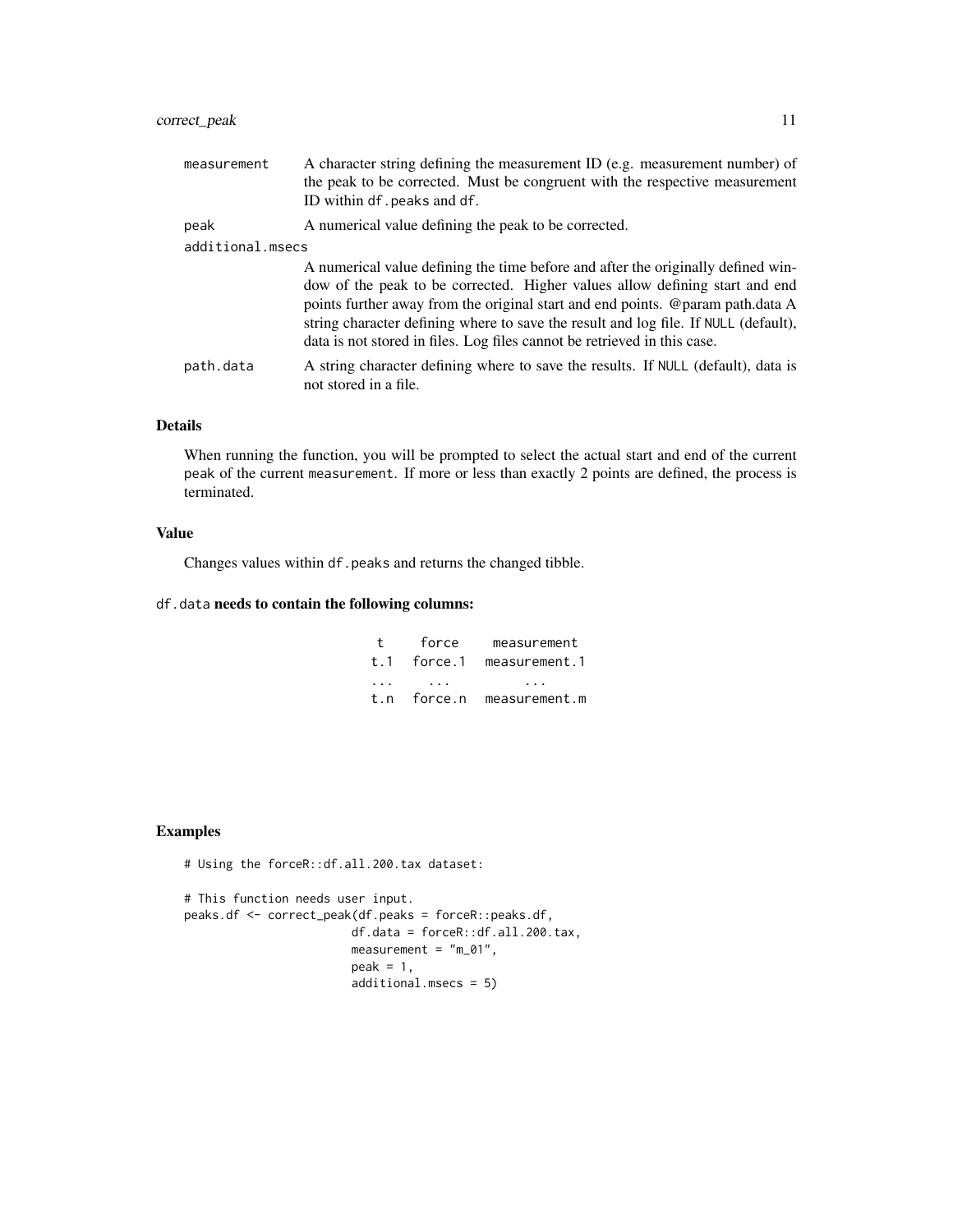<span id="page-11-0"></span>crop\_measurement *Crop Time Series*

#### Description

Interactive function to crop a time series.

#### Usage

crop\_measurement(file, path.data = NULL)

#### Arguments

| file      | File path to measurement.                                                          |
|-----------|------------------------------------------------------------------------------------|
| path.data | A string character defining where to save the results. If NULL, data is not stored |
|           | in a file. Default: NULL.                                                          |

# Details

Select points at start and end of desired part of measurements. Only the last two points will be taken into account to allow the user to correct erroneous clicks.

If a measurement contains two distinct regions of bites with a lot of unnecessary data and/or measurement artefacts in-between (such as user-made peaks), I recommend to manually copy the RAW data files, give the copy a new measurement number (as if it was actually a separate measurement), and crop the distinct parts containing actual bites separately from the two copies of the file. For more distinct regions, create more copies.

I recommend to not crop the files too much in case baseline corrections are needed later, because then the baseline\_corr() function will not be able to figure out where the actual baseline might be. Leaving several seconds before and after the first and last bite of a series will prevent such problems.

#### Value

Returns and, if path.data is not NULL, saves data in csv-format in path.data.

The tibble has the following format:

| t   | у   |
|-----|-----|
| t.1 | y.1 |
|     |     |
| t.n | y.n |

#### Examples

# get file path of forceR example file filename <- forceR\_example(type = "raw")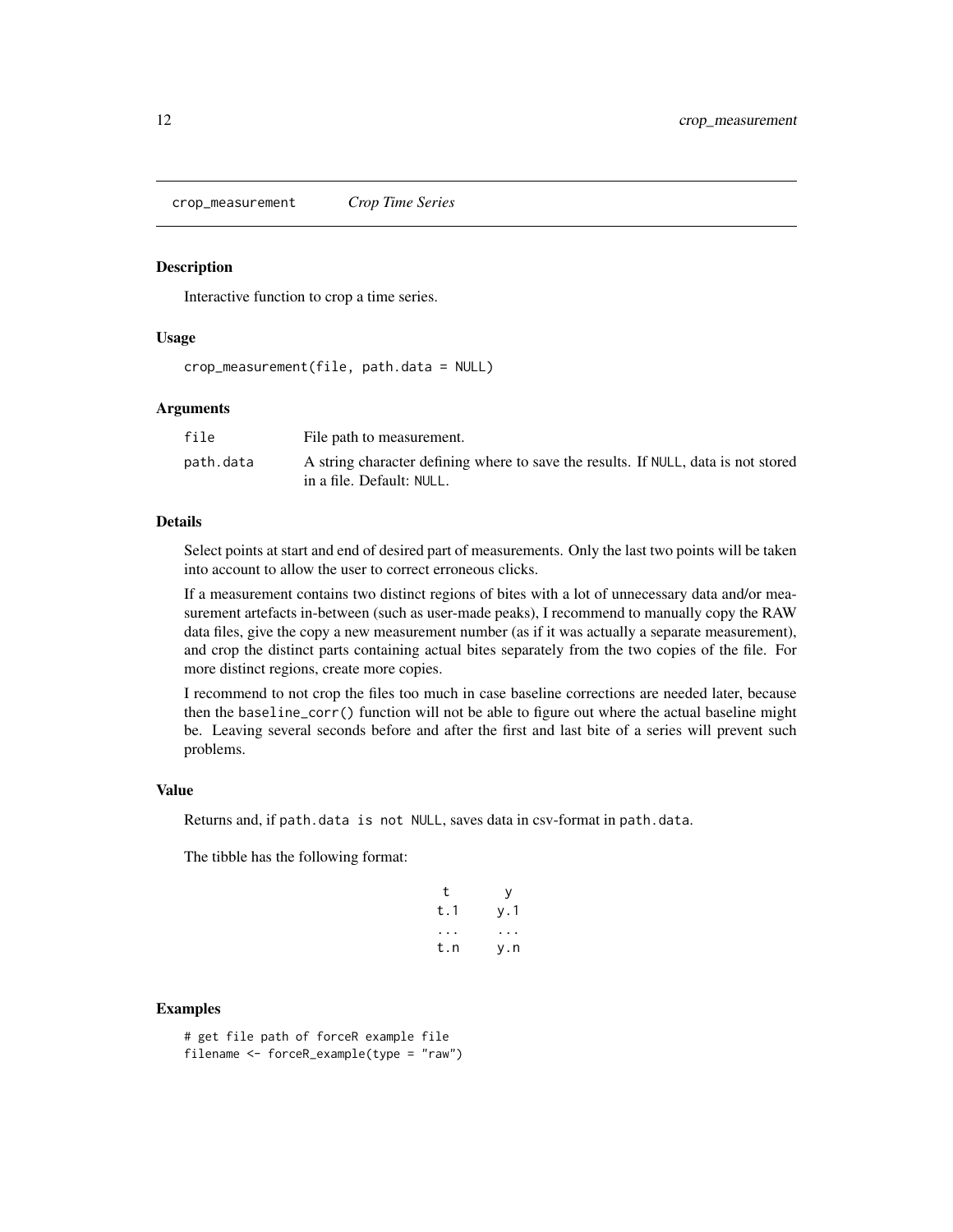```
# # crop file without storing result as file - out-commented to pass package tests
# file.cropped <- crop_measurement(file = filename,
# path.data = NULL)
# file.cropped
```
df.all *Simulated Force Measurements with Taxonomic Info.*

# Description

A series of 24 measurements with six simulated peaks each. Simulated using the simulate\_bites() function . Fits the classifier sheet that is also part of the forceR package.

#### Usage

df.all

#### Format

A data frame with 9,600 rows and 3 columns:

t time, in ms

y measured values, in V

measurement measurement names

df.all.200 *Simulated Time Series - e.g. Bite Force Measurements*

# Description

A series of 24 measurements with six simulated peaks each. Simulated using the simulate\_bites() function. Reduced to a sampling frequency of 200 Hz with reduce\_frq(). Fits the classifier sheet that is also part of the forceR package.

#### Usage

df.all.200

#### Format

A data frame with 1,944 rows and 3 columns:

t time, in ms

y measured values, in V

measurement measurement names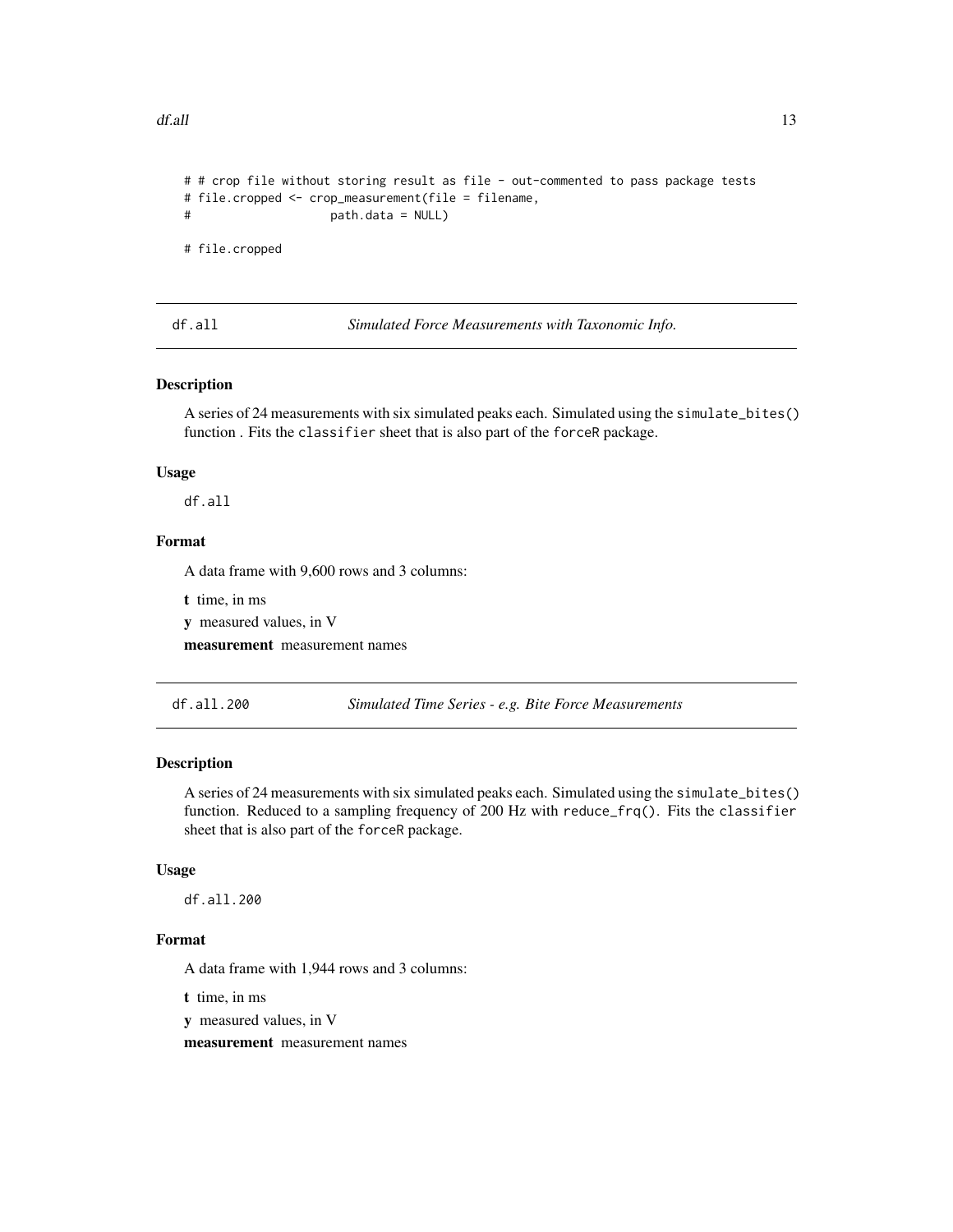<span id="page-13-0"></span>

# Description

A series of 24 measurements with six simulated peaks each. Simulated using the simulate\_bites() function and translated into force values with y\_to\_force(). Fits the classifier sheet that is also part of the forceR package.

#### Usage

df.all.200.tax

#### Format

A data frame with 1,944 rows and 5 columns:

species species names specimen specimen names measurement measurement names t time, in ms force measured values, in N

find\_best\_fits *Find Best Polynomial Fits for Curves*

#### Description

Calculates best model fits for all curves based on AIC criterion. The function fits polynomial functions with 1 to 20 coefficients and uses the Akaike Information Criterion (AIC) to evaluate the goodness of the fits. A model is considered a good fit, when the percentage of change from one model to the next (e.g. a model with 6 coefficients to a model with 7 coefficients) is  $\leq 5\%$ . The first for models meeting this criterion are plotted as colored graphs and the AICs of these models are visualized in a second plot for each curve. All first four coefficients per curve that fulfill the criterion are stored and in the end, a histogram of how often which coefficients were good fits is plotted as well. The function returns the numerical value of the coefficient that fulfilled the criterion of a good fit in most curves.

#### Usage

```
find_best_fits(
  df,
  plot.to.screen = FALSE,
  path.data = NULL,
 path.plots = NULL,
  show.progress = FALSE
)
```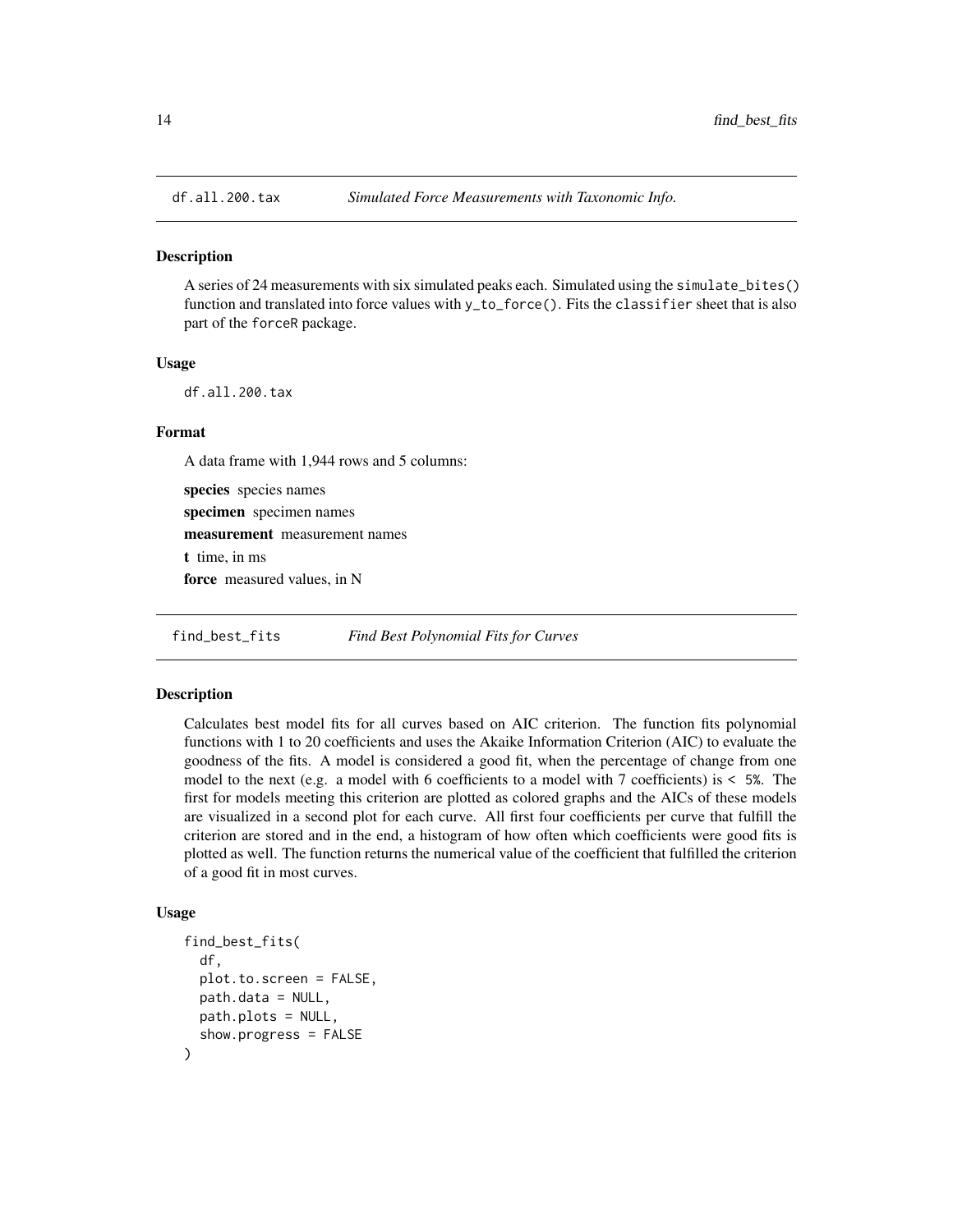#### <span id="page-14-0"></span>Arguments

| df             | The resulting tibble of the function avg_peaks(). See ?avg_peaks for more<br>details.                                 |
|----------------|-----------------------------------------------------------------------------------------------------------------------|
| plot.to.screen | A logical value indicating if results should be plotted in the current R plot device.<br>Default: FALSE.              |
| path.data      | A string character defining where to save the results. If NULL, data is not stored<br>in a file. Default: NULL.       |
| path.plots     | A string character defining where to save the plots. If NULL, plots will not be<br>saved to PDF files. Default: NULL. |
| show.progress  | A logical value indicating if progress should be printed to the console. Default:<br>FALSE.                           |

# Value

Returns the a numerical value representing the number of coefficient that was most often under the first 4 models that were followed by an AIC-change <= 5% by the next model. Additionally, plots showing the model fits and a histogram of the coefficients that met the 5%-criterion can be plotted to the plot device or saved as PDFs in path.plots.

#### Examples

# Using the forceR::peaks.df.100.avg dataset:

# find smallest polynomial degree that best describes all curves best.fit.poly <- find\_best\_fits(df = forceR::peaks.df.100.avg)

best.fit.poly

find\_strongest\_peaks *Find Peaks*

# Description

Identifies peaks in a first iteration and optimizes the starts and ends of the strongest peaks per species in a second iteration.

#### Usage

```
find_strongest_peaks(
 df,
 no. of. peaks = 5,initial.threshold = 0.05,
  slope.length.start = 5,
  slope.length.end = 5,
  slope.thresh.start = 0.02,
```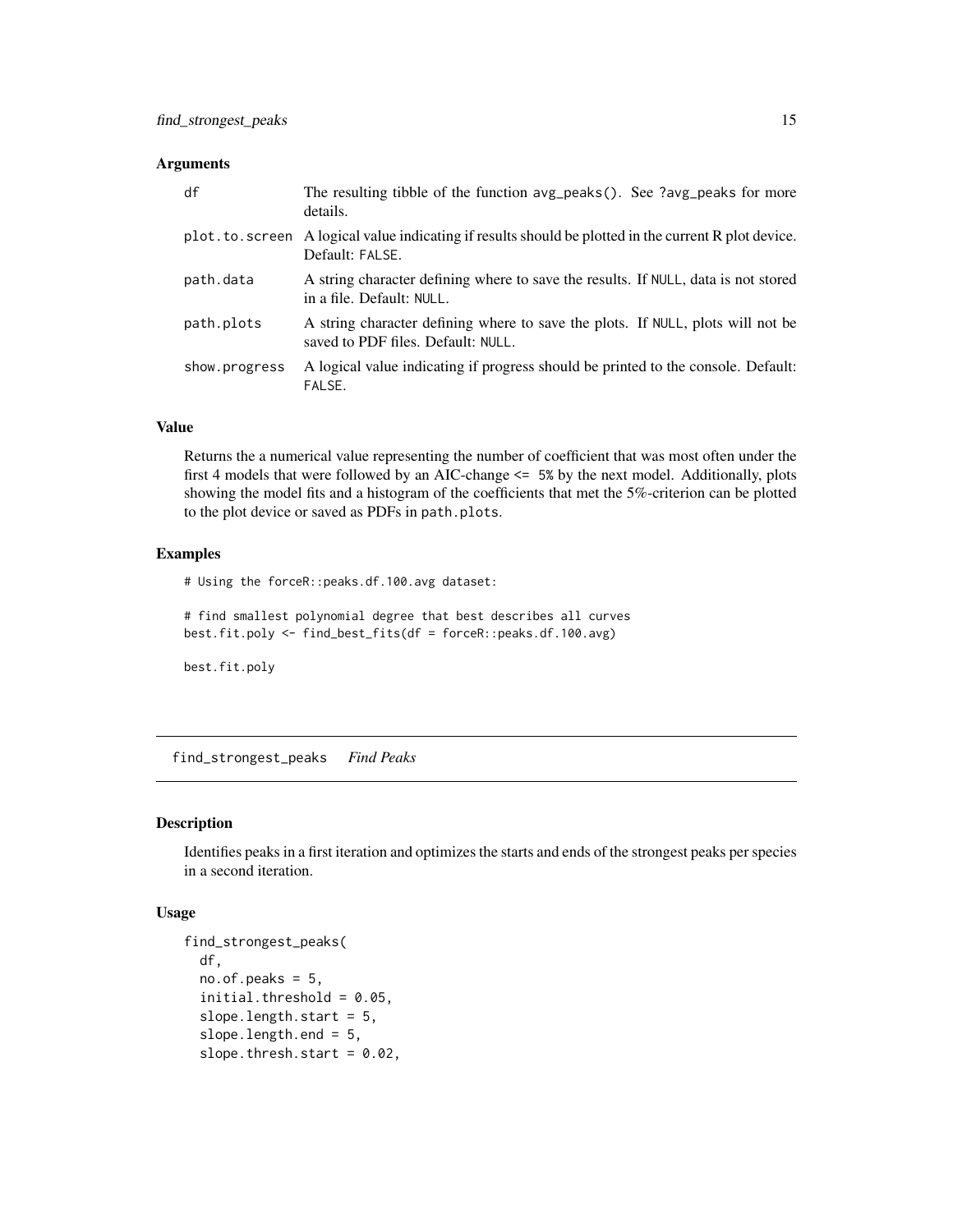```
slope.thresh.end = 0.02,
 path.data = NULL,
 path.plots = NULL,show.progress = FALSE
)
```
# Arguments

| df                 | A data frame or tibble in the below format. The columns $t$ (= time), force and<br>measurement $(=$ measurement ID) must be present.                                     |
|--------------------|--------------------------------------------------------------------------------------------------------------------------------------------------------------------------|
| no.of.peaks        | A numeric value defining how many peaks per species (not per measurement")<br>should be identified. The function will always return the strongest peaks. De-<br>fault: 5 |
| initial.threshold  |                                                                                                                                                                          |
|                    | A numeric value defining the threshold (in $%$ of the maximum force of the mea-<br>surement) that is used during the first iteration. Default: 0.05                      |
| slope.length.start |                                                                                                                                                                          |
|                    | A numeric value defining the window size (in time steps) of slope calculation<br>for peak starts during the second iteration. Default: 5                                 |
| slope.length.end   |                                                                                                                                                                          |
|                    | A numeric value defining the window size (in time steps) of slope calculation<br>for peak ends during the second iteration. Default: 5                                   |
| slope.thresh.start |                                                                                                                                                                          |
|                    | A numeric value defining the threshold at which to stop the sliding window and<br>save the current time point as the actual start of the current peak. Default: 0.04     |
| slope.thresh.end   |                                                                                                                                                                          |
|                    | A numeric value defining the threshold at which to stop the sliding window and<br>save the current time point as the actual end of the current peak. Default: 0.04       |
| path.data          | A string character defining where to save the results. If NULL (default), data is<br>not stored in a file. Default: NULL.                                                |
| path.plots         | A string character defining where to save the plots. Default: NULL.                                                                                                      |
| show.progress      | A logical value indicating if progress should be printed to the console. Default:<br>FALSE.                                                                              |

# Details

The input data frame df needs to contain the following columns:

| t        | force | measurement               |
|----------|-------|---------------------------|
|          |       | t.1 force.1 measurement.1 |
| $\cdots$ | .     | $\sim$ $\sim$ $\sim$      |
|          |       | t.n force.n measurement.m |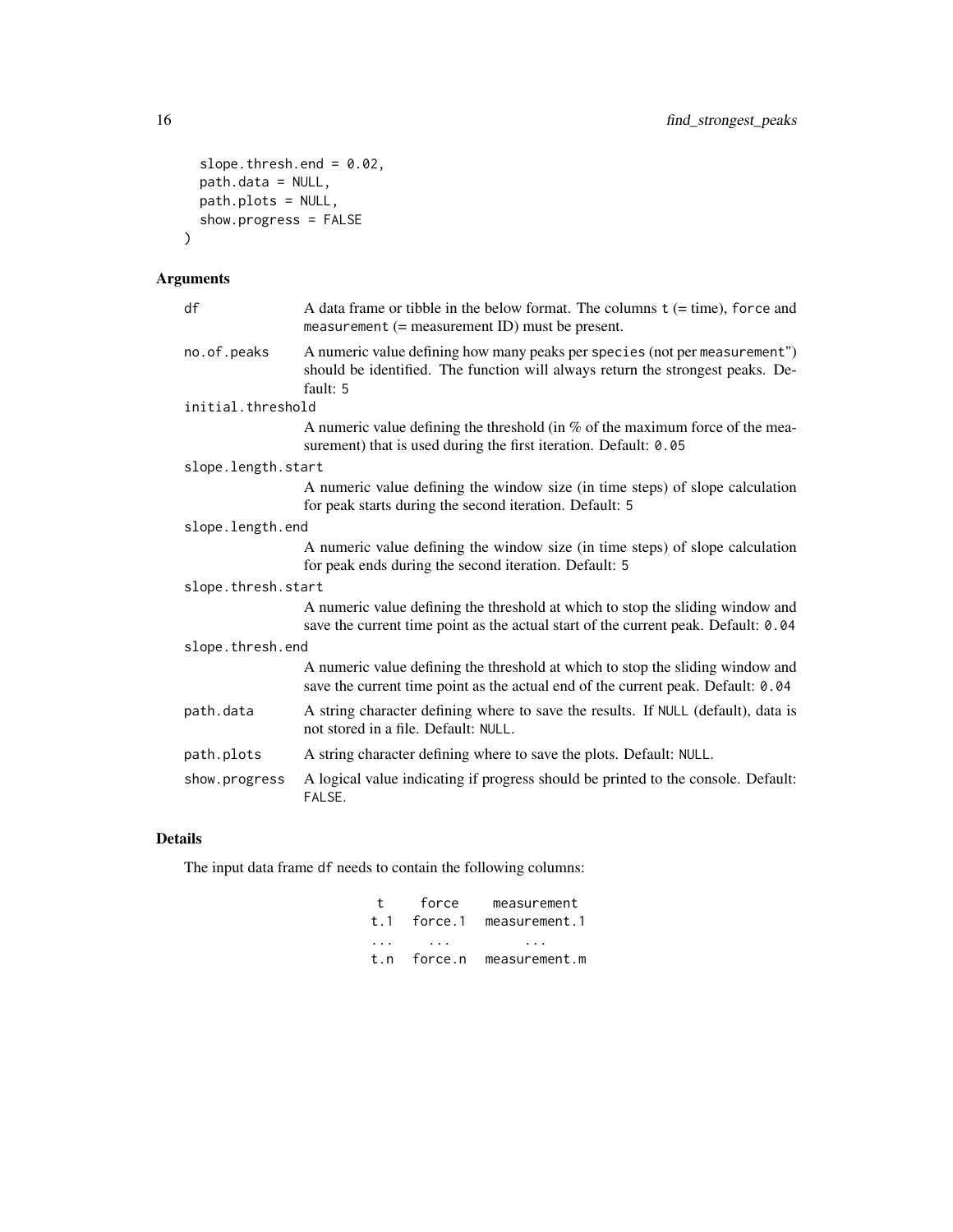#### <span id="page-16-0"></span>Value

Creates a tibble in the following format and saves it as a CSV-file: The column species contains one species per row

(species.1 ... species.n).

The column measurements contains as many measurements as no. of peaks, separated by ';': (measurement.1; ...; measurements.no.of.peaks).

The column starts contains as many peak starts as no. of. peaks, separated by ';':

(start.1; ...; start.no.of.peaks).

The column ends contains as many peak ends as no. of . peaks, separated by ';': (end.1; ...; end.no.of.peaks).

#### Examples

```
require(dplyr)
# Using the forceR::df.all.200.tax dataset:
# reduce dataset
df.all.200.tax_filtered <- forceR::df.all.200.tax %>%
 filter(species == "species_A")
# find strongest peaks
peaks.df <- find_strongest_peaks(df = df.all.200.tax_filtered,
                               no. of. peaks = 5)# use plot results:
# plot_peaks(df.peaks = peaks.df,
# df.data = df.all,
# additional.msecs = 20)
```
forceR\_example *Get path to forceR example*

#### Description

forceR comes with example files of short bite force measurements. The files are stored in forceR's inst/extdata folder, and this function returns the path to that folder or one of the files so they can be used in examples.

#### Usage

```
forceR_example(type = "folder")
```
#### Arguments

type A character string (either "folder", "raw", or "ampdriftcorr") defining if the path returned be the function should point to one of the the example files or the folder containing them. Default: "folder".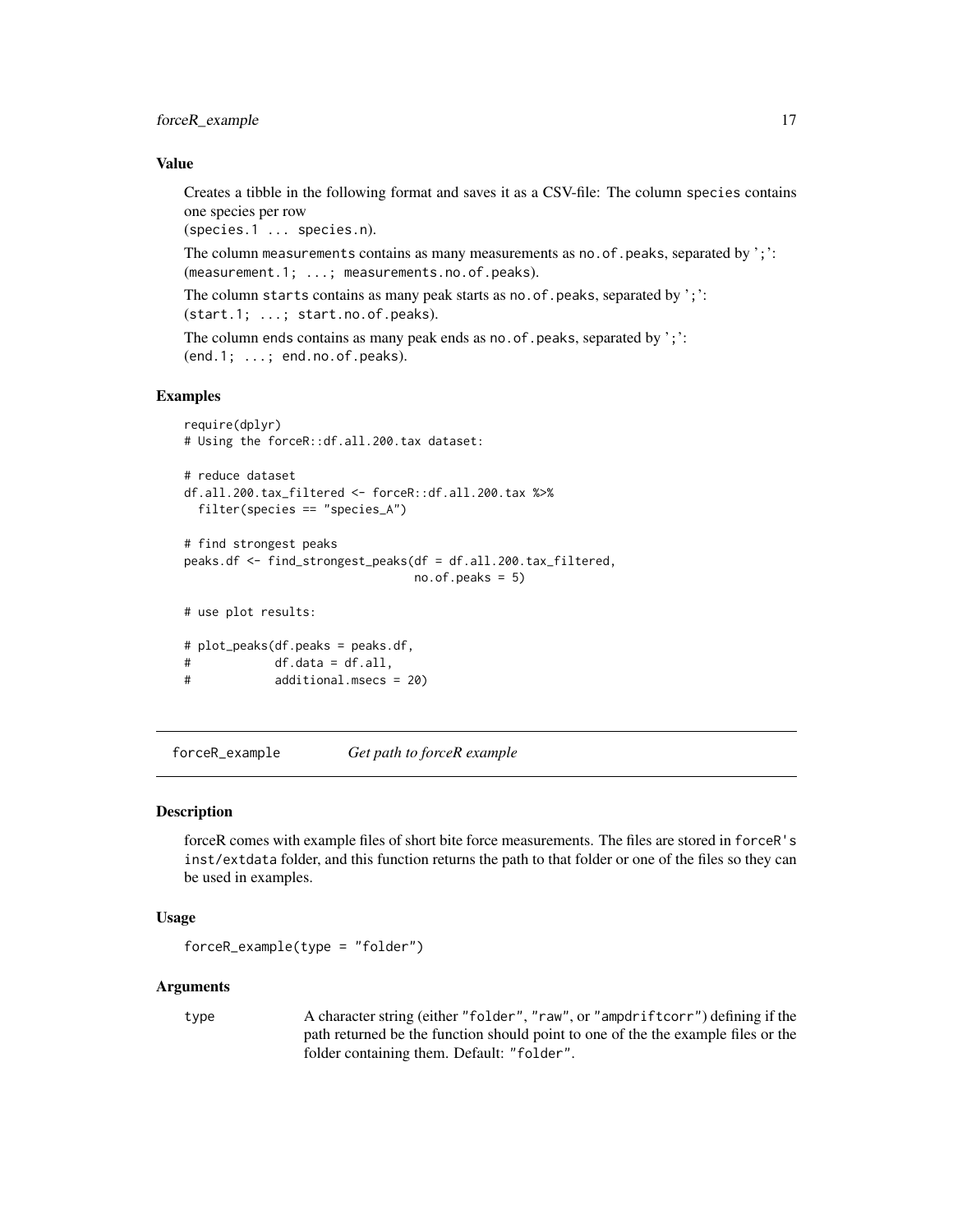<span id="page-17-0"></span>If type = "folder": returns the file path to the folder containing BF\_raw.csv and BF\_ampdriftcorr.csv.

If type = "LJStream": returns the file path to BF\_raw.csv, which contains a short bite force raw measurement.

If type = "raw": returns the file path to BF\_raw.csv, which contains a short bite force raw measurement.

If type = "ampdriftcorr": returns the file path to BF\_ampdriftcorr.csv, which contains a short bite force raw measurement where the amplifier drift as been corrected for by the amp\_drift\_corr() funcion.

| load_mult | <b>Load Multiple Measurements</b> |
|-----------|-----------------------------------|
|-----------|-----------------------------------|

# Description

Loads multiple measurements.

#### Usage

 $load\_mult(folder, columns = c(1:2), show progress = FALSE)$ 

#### Arguments

| folder        | Character string containing the path to the measurements.                                                                                                                      |
|---------------|--------------------------------------------------------------------------------------------------------------------------------------------------------------------------------|
| columns       | A vector of column numbers. The first entry will be used as the x-axis values,<br>the second entry as y-axis values. All other columns will be ignored. Default:<br>$c(1,2)$ . |
| show.progress | A logical value indicating if progress should be printed to the console. Default:<br>FALSE.                                                                                    |

# Details

The input files need to be in the following format (even though column names do not matter):

| t   | у   |
|-----|-----|
| t.1 | y.1 |
|     |     |
| t.n | y.n |

All columns except the first two are removed.

#### Value

Returns a tibble in the format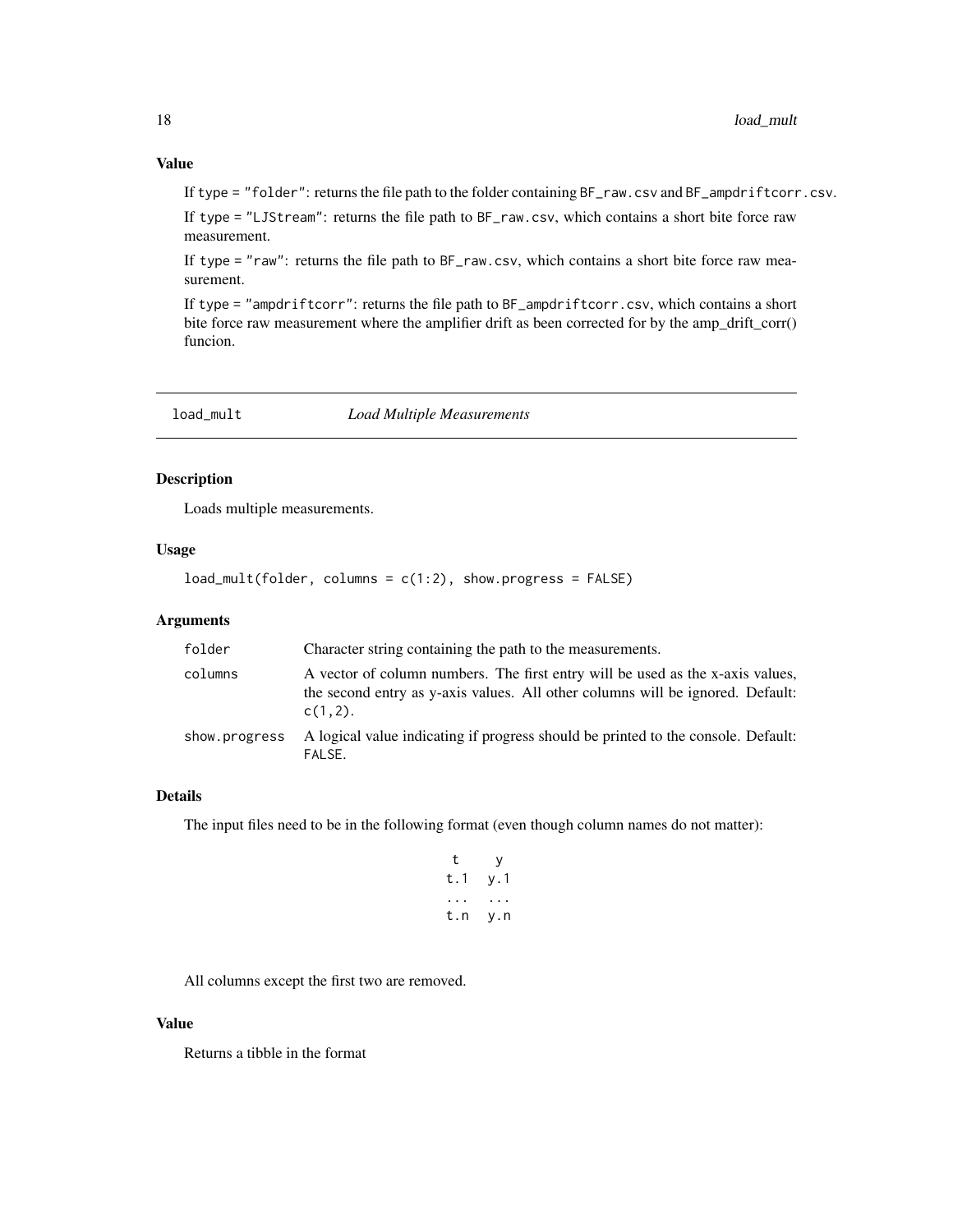# <span id="page-18-0"></span>load\_single 19

t y filename t.1 y.1 ... ... ... ... t.n y.n ...

# Examples

```
# store name of folder that contains files
input.folder <- forceR_example(type = "folder")
# load a mutiple files
df.all <- load_mult(folder = input.folder,
                    columns = c(1:2),
                    show.progress = FALSE)
```
load\_single *Load single measurement*

# Description

Loads a single measurement.

# Usage

```
load_single(filename, columns = c(1:2))
```
# Arguments

| Character string containing the path to measurement file.<br>filename                                                                                                                     |  |
|-------------------------------------------------------------------------------------------------------------------------------------------------------------------------------------------|--|
| A vector of column numbers. The first entry will be used as the x-axis values,<br>columns<br>the second entry as y-axis values. All other columns will be ignored. Default:<br>$c(1,2)$ . |  |

#### Details

#' The input files need to be in the following format (even though column names do not matter):

| t   | у   |
|-----|-----|
| t.1 | y.1 |
|     |     |
| t.n | y.n |

All columns except the first two are removed.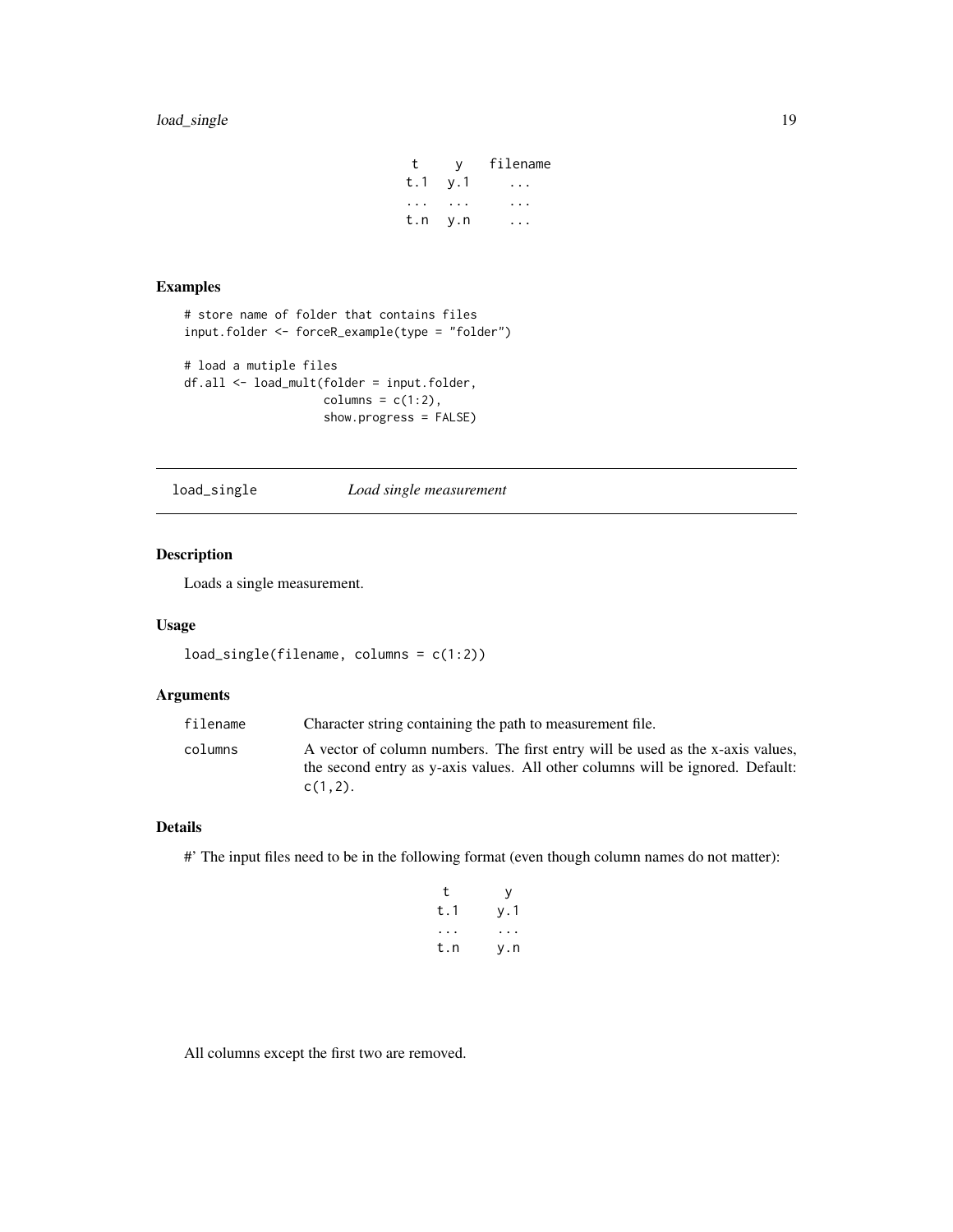# Value

A tibble with two columns named "t" and "y".

# Examples

```
# Store filename
filename <- forceR_example(type="raw")
```

```
df.1 <- load_single(filename,
                   columns = c(1:2))
```
models *Polynomial Models Describing Average Peak Shapes.*

# Description

Extracted from df.all.

#### Usage

models

# Format

A list with 4 named entries, each containing the 4-degree polynomial model that describes the average peak shape of the given species.

peaks.df *Starts and Ends of the 5 Strongest Peaks*

# Description

Start and end time values of the 5 strongest peaks per species of df.all with the names of the measurements in which they occur.

#### Usage

peaks.df

# Format

A data frame with 4 rows and 4 columns:

species species names measurements measurement names starts start values, in ms ends end values, in ms

<span id="page-19-0"></span>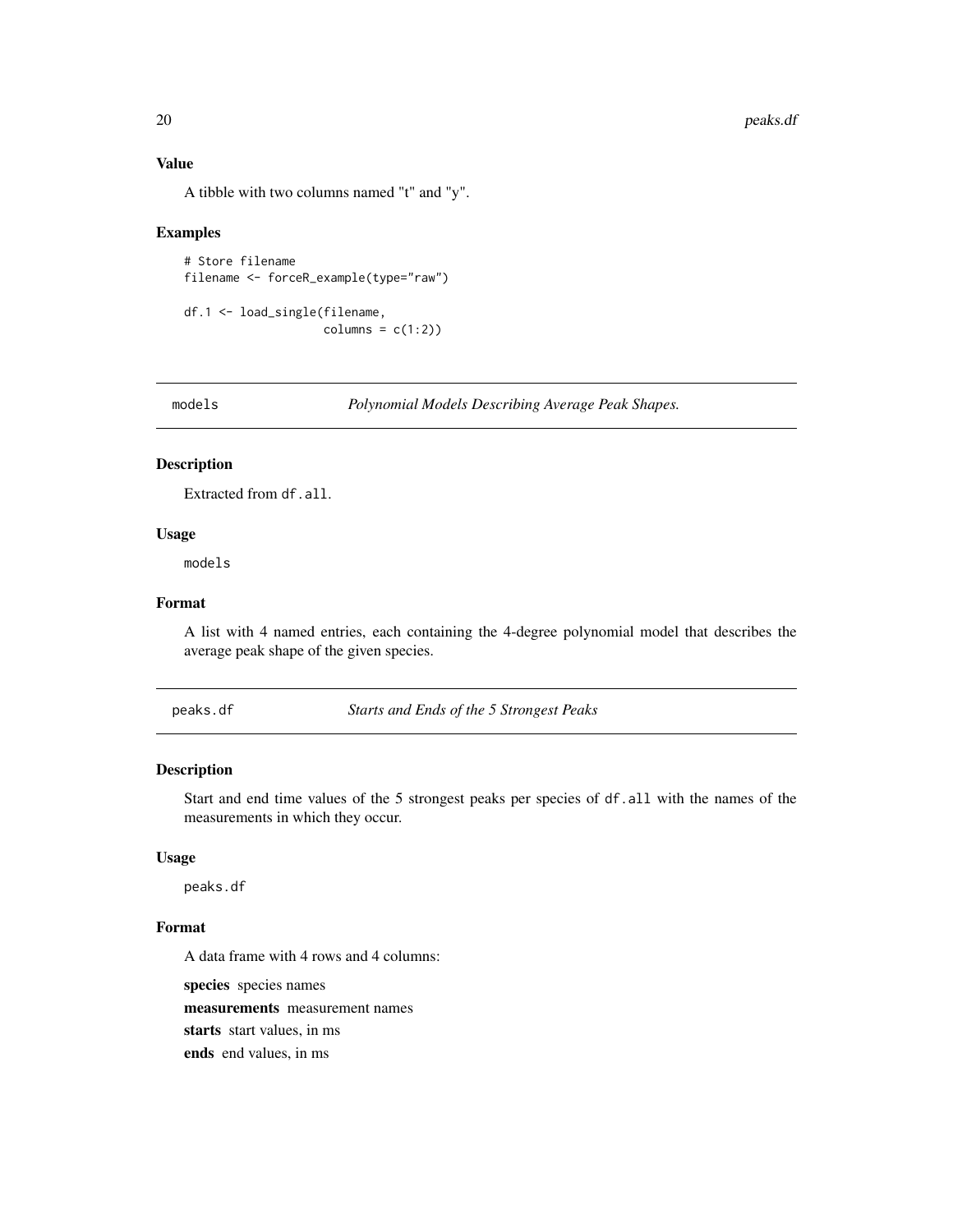# <span id="page-20-0"></span>Details

Result of rescale\_peaks().

peaks.df.100.avg *Average Peak Shapes per Species*

# Description

Normalized force values describing the average shape of the 5 strongest peaks per species of df.all

# Usage

peaks.df.100.avg

# Format

A data frame with 400 rows and 3 columns:

species species names

index values from 1:100 in each species

force.norm.100.avg normalized values reduced to 100 observations per species, in N

peaks.df.norm *Normalized Peak Shapes*

#### Description

Normalized force values describing the shapes of all 5 strongest peaks per species of df.all

#### Usage

peaks.df.norm

# Format

A data frame with 223 rows and 6 columns:

measurement measurement names

peak peak numbers

t.norm time values from 0:1 in each measurement, in ms

force.norm force values from 0:1 in each measurement, in N

species species names

specimen specimen names

# Details

Result of rescale\_peaks().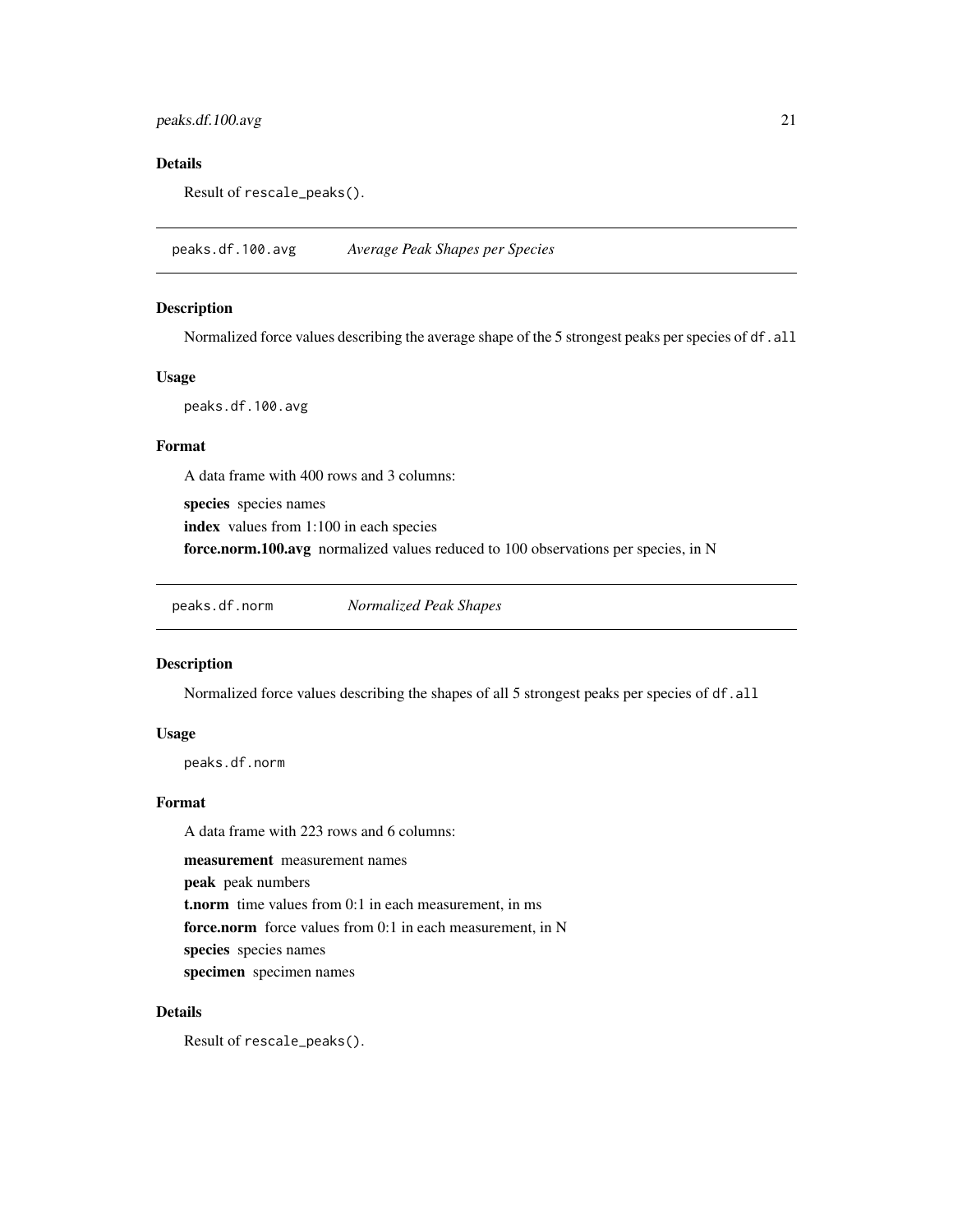<span id="page-21-0"></span>peaks.df.norm.100 *Normalized Peak Shapes with 100 Observations*

#### Description

Normalized force values describing the shapes of all 5 strongest peaks per species of df.all, reduced to 100 observations per measurement.

#### Usage

peaks.df.norm.100

#### Format

A data frame with 2000 rows and 6 columns:

species species names

measurement measurement names

specimen specimen names

peak peak numbers

index values from 1:100 in each measurement

force.norm.100 normalized values reduced to 100 observations per measurement, in N

#### Details

```
Result of rescale_peaks().
```
peak\_duration\_max\_force

*Peak Duration and Maximum Force*

# Description

Calculate duration and maximum force for each individual peak.

#### Usage

```
peak_duration_max_force(
  df.peaks,
  df.data,
 path.data = NULL,
  show.progress = FALSE
\mathcal{E}
```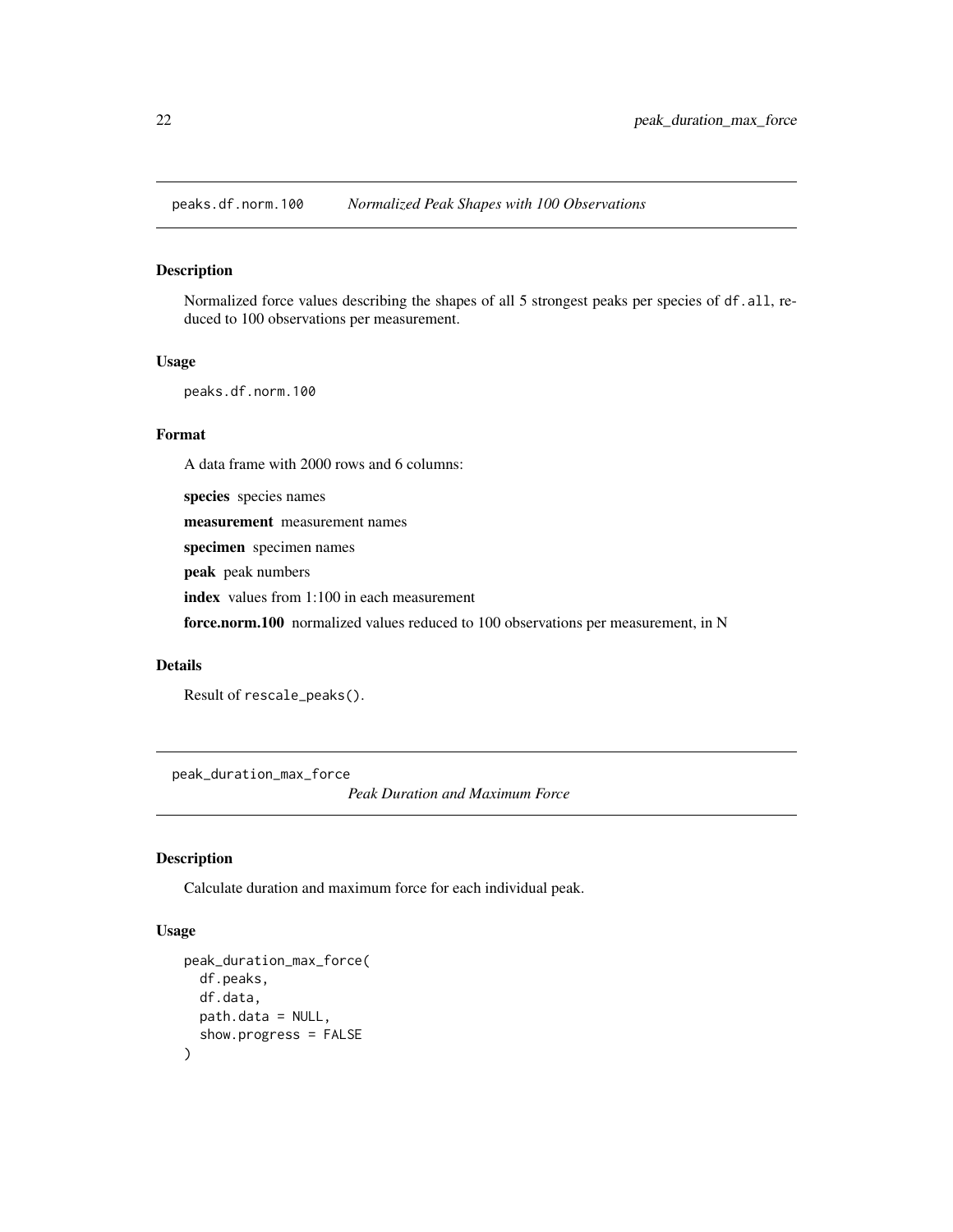# <span id="page-22-0"></span>peak\_to\_poly 23

# Arguments

| df.peaks      | The resulting tibble of the function find_peaks(). See ?find_peaks for more<br>details.                                                                                                                               |
|---------------|-----------------------------------------------------------------------------------------------------------------------------------------------------------------------------------------------------------------------|
| df.data       | A data frame or tibble in the below format. The columns t (time), force,<br>measurement, and specimen. (measurement ID) must be present. This will<br>usually be the same table that was used before in find_peaks(). |
| path.data     | A string character defining where to save the results. If NULL (default), data is<br>not stored in a file.                                                                                                            |
| show.progress | A logical value indicating if progress should be printed to the console. Default:<br>FALSE.                                                                                                                           |

#### Value

Changes values within df.peaks and returns the changed tibble.

# df.data needs to contain the following columns:

| $\pm$    | force       | measurement   |
|----------|-------------|---------------|
| t. 1     | force.1     | measurement.1 |
| $\cdots$ |             | .             |
|          | t.n force.n | measurement.m |

# Examples

# Using the forceR::df.all.200.tax dataset:

```
# This function needs user input.
peaks.df <- correct_peak(df.peaks = forceR::peaks.df,
                       df.data = forceR::df.all.200.tax,
                       measurement = "m_01",
                       peak = 1,additional.msecs = 5)
```
peak\_to\_poly *Convert Time Series to Polynomial*

# Description

Convert Time Series to Polynomial

#### Usage

```
peak_to_poly(df, coeff, path.data = NULL, show.progress = FALSE)
```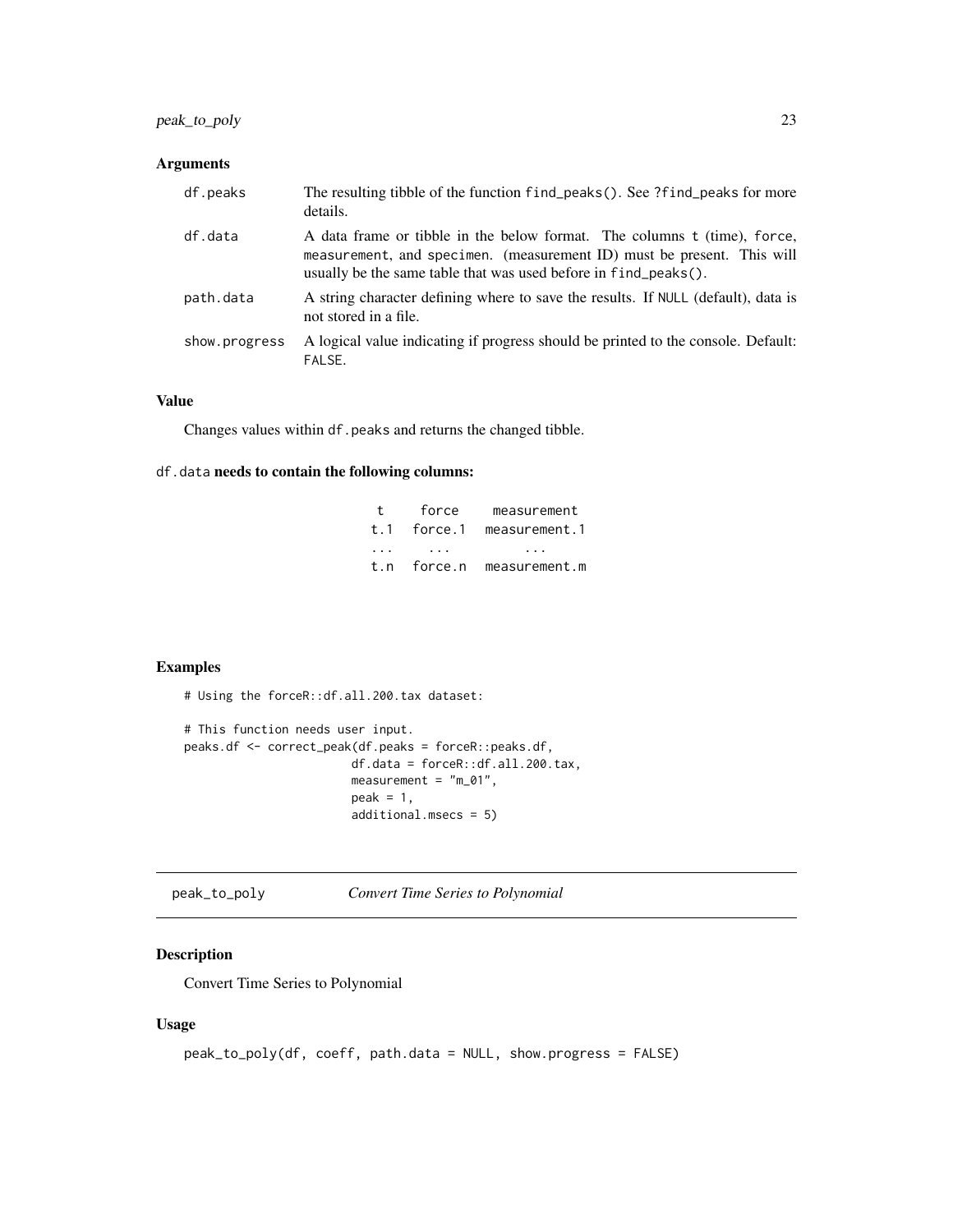# <span id="page-23-0"></span>Arguments

| df            | The resulting tibble of the function avg_peaks(). See ?avg_peaks for more<br>details.                                                           |
|---------------|-------------------------------------------------------------------------------------------------------------------------------------------------|
| coeff         | A numerical value indicating the number of coefficients the model used to fit on<br>the time series data should have.                           |
| path.data     | A string character defining where to save the results as $\star$ . csv and $\star$ . R. If NULL,<br>data is not stored in files. Default: NULL. |
| show.progress | A logical value indicating if progress should be printed to the console. Default:<br>FALSE.                                                     |

#### Value

A list with the length equal to the number of unique species within df containing the fitted models.

#### Examples

# Using the forceR::peaks.df.100.avg dataset:

```
# define the number of coefficients the polynomial models should have
number_of_coeffs = 4
```

```
# convert curves to polynomial models
models <- peak_to_poly(df = forceR::peaks.df.100.avg,
                       coeff = number_of_coeffs)
```
models

plot\_measurement *Plot raw measurement*

### Description

Plots a time series.

#### Usage

```
plot_measurement(file, columns = c(1:2))
```
#### Arguments

| file    | File path to measurement.                                                                                                                                                      |
|---------|--------------------------------------------------------------------------------------------------------------------------------------------------------------------------------|
| columns | A vector of column numbers. The first entry will be used as the x-axis values,<br>the second entry as y-axis values. All other columns will be ignored. Default:<br>$C(1,2)$ . |

# Details

#' The input files need to be in the following format (even though column names do not matter):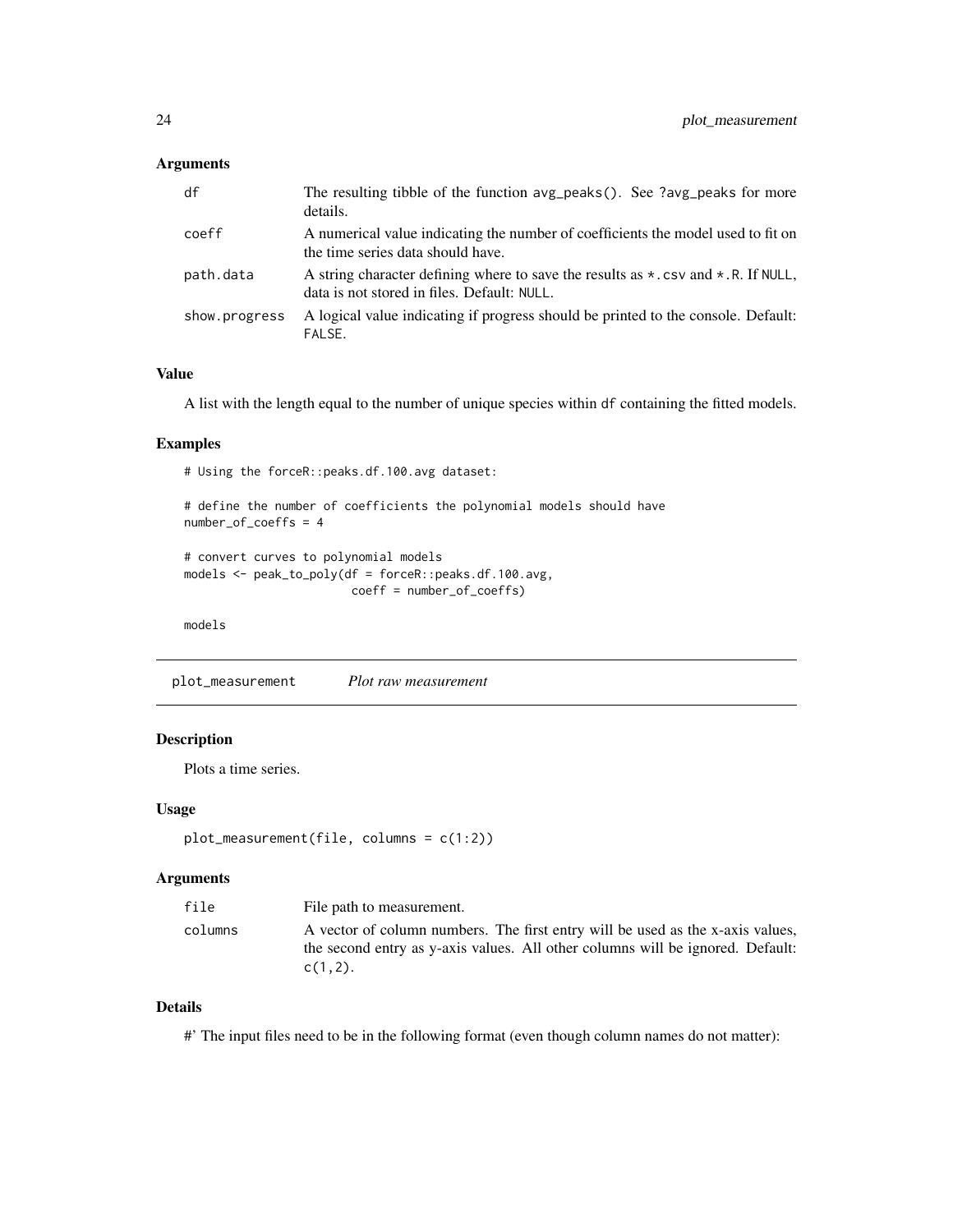# <span id="page-24-0"></span>plot\_peaks 25

| t   | у   |
|-----|-----|
| t.1 | y.1 |
|     |     |
| t.n | y.n |

# Value

Creates a plot in the current plot device.

# Examples

```
filename = forceR_example(type = "raw")
plot_measurement(filename)
```
plot\_peaks *Plot Peaks*

# Description

Plots the peaks identified by the function find\_peaks().

# Usage

```
plot_peaks(
 df.peaks,
 df.data,
  additional.msecs = 2000,
 plot.to.screen = TRUE,
 path.plots = NULL,
  show.progress = FALSE
)
```
# Arguments

| df.peaks         | df.peaks The resulting tibble of the function find_peaks(). See ?find_peaks<br>for more details.                                                                                                             |
|------------------|--------------------------------------------------------------------------------------------------------------------------------------------------------------------------------------------------------------|
| df.data          | A data frame or tibble in the below format. The columns t (time), force and<br>measurement (measurement ID) must be present. This will usually be the same<br>table that was used before in $find_peaks()$ . |
| additional.msecs |                                                                                                                                                                                                              |
|                  | A numeric value indicating how many mises before and after the actual peak<br>curve should be plotted. Default: 2000                                                                                         |
|                  | plot. to. screen A logical value indicating if results should be plotted in the current R plot device.<br>Default: TRUE.                                                                                     |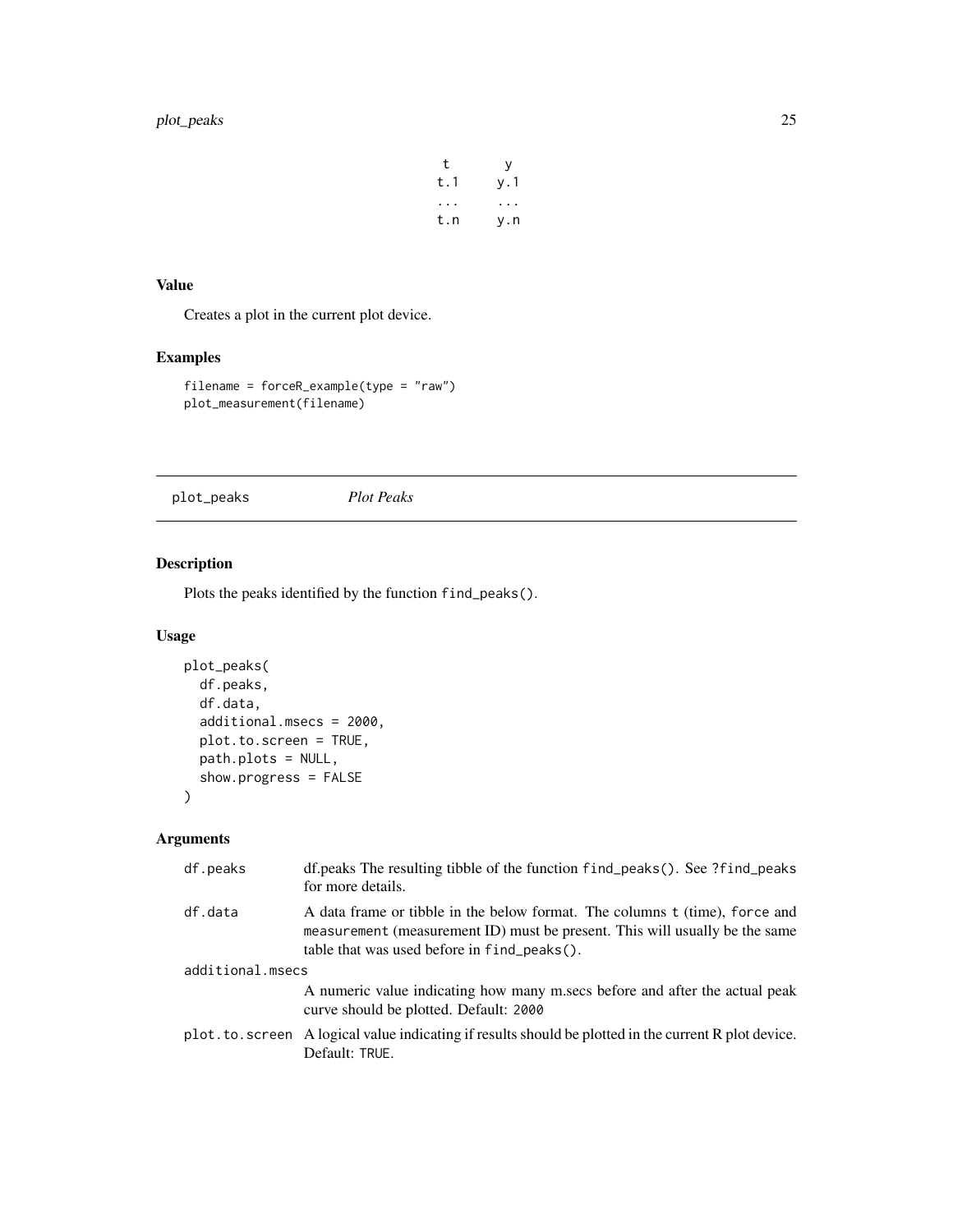<span id="page-25-0"></span>

| path.plots | A string character defining where to save the plots. If NULL, plots will not be<br>saved to PDF files. Default: NULL |
|------------|----------------------------------------------------------------------------------------------------------------------|
|            | show progress A logical value indicating if progress should be printed to the console. Default:<br>FALSE.            |

# Details

df.peaks at least needs to contain the following columns:

measurements | starts | ends | | :—-: | :—-: |:—-: |:—-: | | measurements.1 | starts.1 | ends.1 | | ... | ... | ... | | measurements.n | starts.m | ends.m |

Check forceR::peaks.df to see an example tibble.

df.data at least needs to contain the following columns:

| $\ddot{\mathbf{t}}$ | force       | measurement   |
|---------------------|-------------|---------------|
| t.1                 | force.1     | measurement.1 |
| .                   |             |               |
|                     | t.n force.n | measurement.m |

Check forceR::df.all.200.tax to see an example tibble.

#### Value

Plots one graph per peak curve and, if plot.to.pdf == TURE, saves all peak curves as one PDF at path.plots.

#### Examples

# Using the forceR::peaks.df and forceR::df.all.200.tax datasets:

```
# plot peaks
plot_peaks(df.peaks = forceR::peaks.df,
          df.data = forceR::df.all.200.tax,
          additional.msecs = 20) # instead of the default (2000) because of
                                  # the highly downsampled example dataset.
```
print\_progress *Print progress*

# Description

Prints loop progress in [%] to console.

#### Usage

print\_progress(current, end)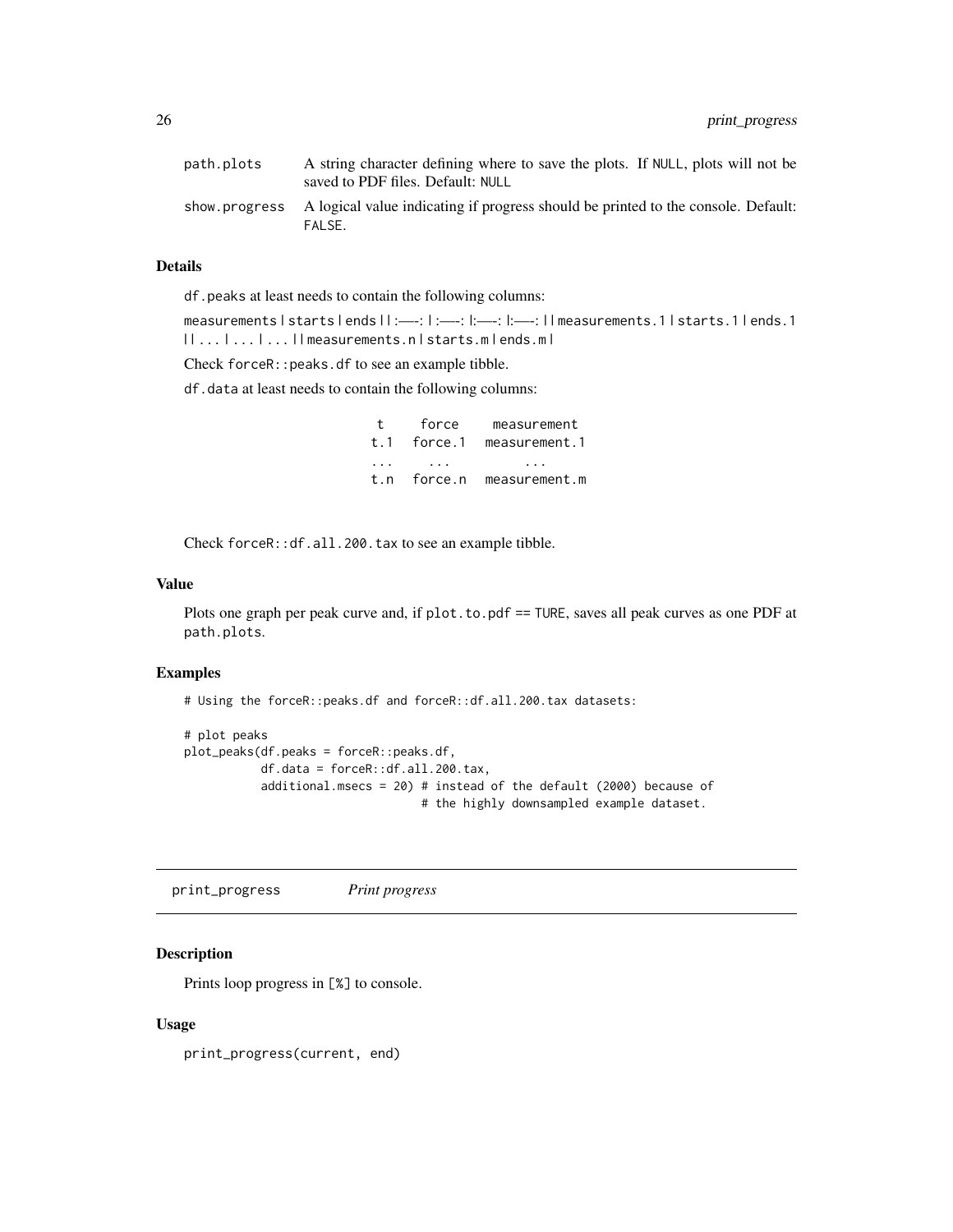# <span id="page-26-0"></span>reduce\_frq 27

#### Arguments

| current | Numeric value of current loop iteration.  |
|---------|-------------------------------------------|
| end     | Numeric value number last loop iteration. |

# Value

Prints percentage of loop progress to console.

| reduce_frq | <b>Reduce Sampling Frequency</b> |
|------------|----------------------------------|
|            |                                  |

# Description

Reduces the sampling frequency to a certain Hz value. If the desired frequency is smaller than the original frequency, the data remains unchanged.

# Usage

 $reduce_frq(df, Hz = 200, measurement.col = NULL)$ 

#### Arguments

| df | Data frame or tibble in the below mentioned format |
|----|----------------------------------------------------|
| Hz | Numeric value of desired frequency. Default 200    |

measurement.col

Character string. If measurement.col is not defined, the whole input data frames will be treated as if it was just one single time series. This is okay for data frames like that indeed only contain one time series, but for data frames with multiple time series, a grouping column needs to be defined. Default: NULL

### Details

The input data frame or tibble should have the following format:

t y t.1 y.1 ... ... t.n y.n

or, if measurement.col is not NULL, then

| t                                 | V –     | measurement.col |
|-----------------------------------|---------|-----------------|
| t.1 v.1                           |         |                 |
| $\cdot \cdot \cdot$ $\cdot \cdot$ |         |                 |
|                                   | t.n v.n |                 |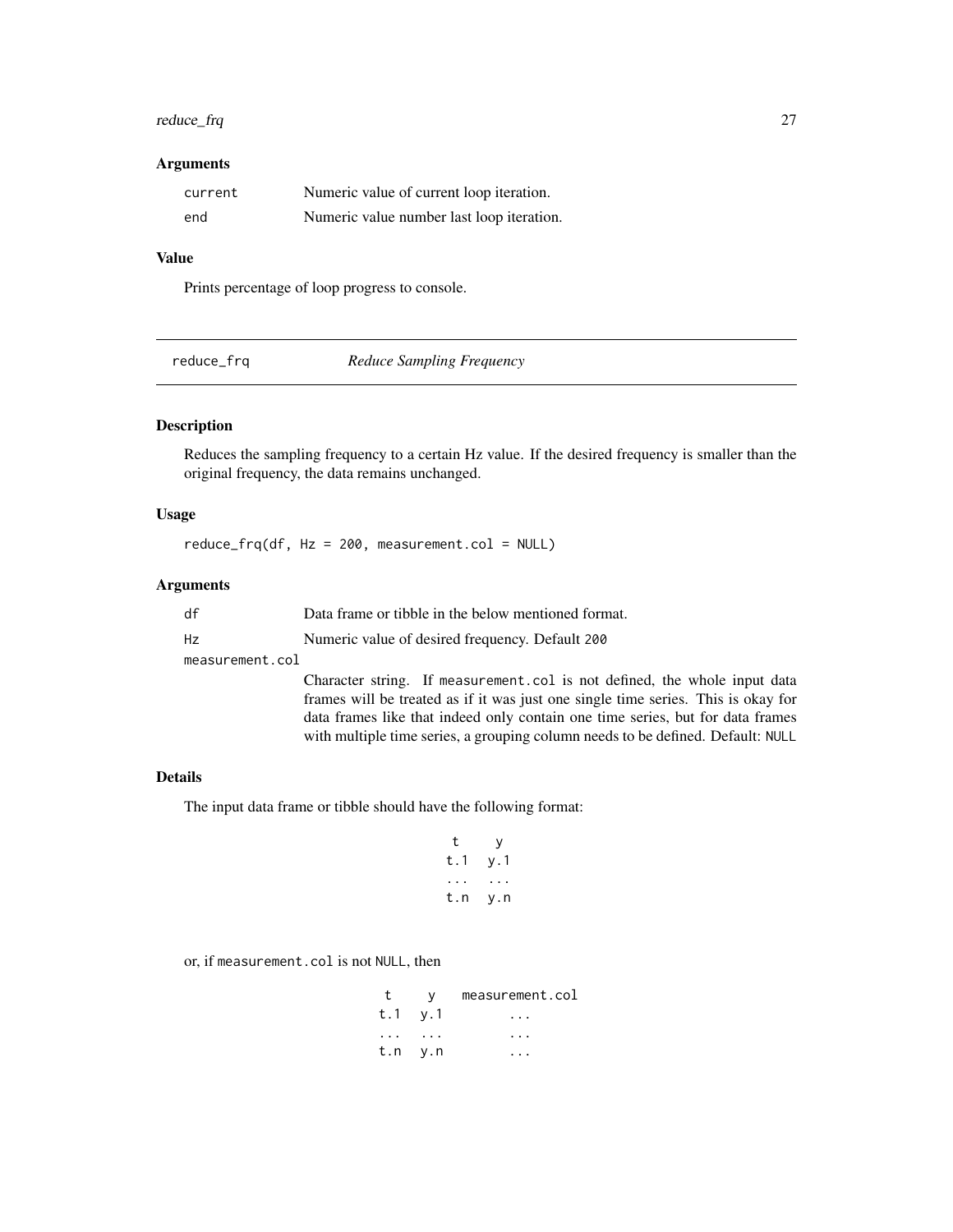<span id="page-27-0"></span>Since, when not NULL, the measurement.col is called by its character string, the position of the column does not matter, except it must not be among the first two columns which are reserved for t and y.

All columns except the first two are removed. Values in t are expected to be in m.secs.

# Value

Returns a tibble reduced to the desired frequency in the following format:

```
t y
t.1 y.1
... ...
t.n y.n
```
or, if measurement.col is not NULL, then

|                                   | V       | measurement.col |
|-----------------------------------|---------|-----------------|
| t.1 v.1                           |         |                 |
| $\cdot \cdot \cdot$ $\cdot \cdot$ |         |                 |
|                                   | t.n y.n |                 |

# Examples

```
require(dplyr)
# Using the forceR::df.all dataset that was
# simulated with forceR::simulate_bites()
# reduce sampling frequency to 200 Hz
df. all.200 < - reduce_frq(df = df.all,
                        Hz = 200,
                        measurement.col = "measurement")
plot(df.all.200 %>%
      filter(measurement == "m_02") %>%
      select(t, y),
    type = "1", col = "black")lines(df.all.200 %>%
      filter(measurement == "m_01") %>%
      select(t, y),
     type = "l", col = "blue")
```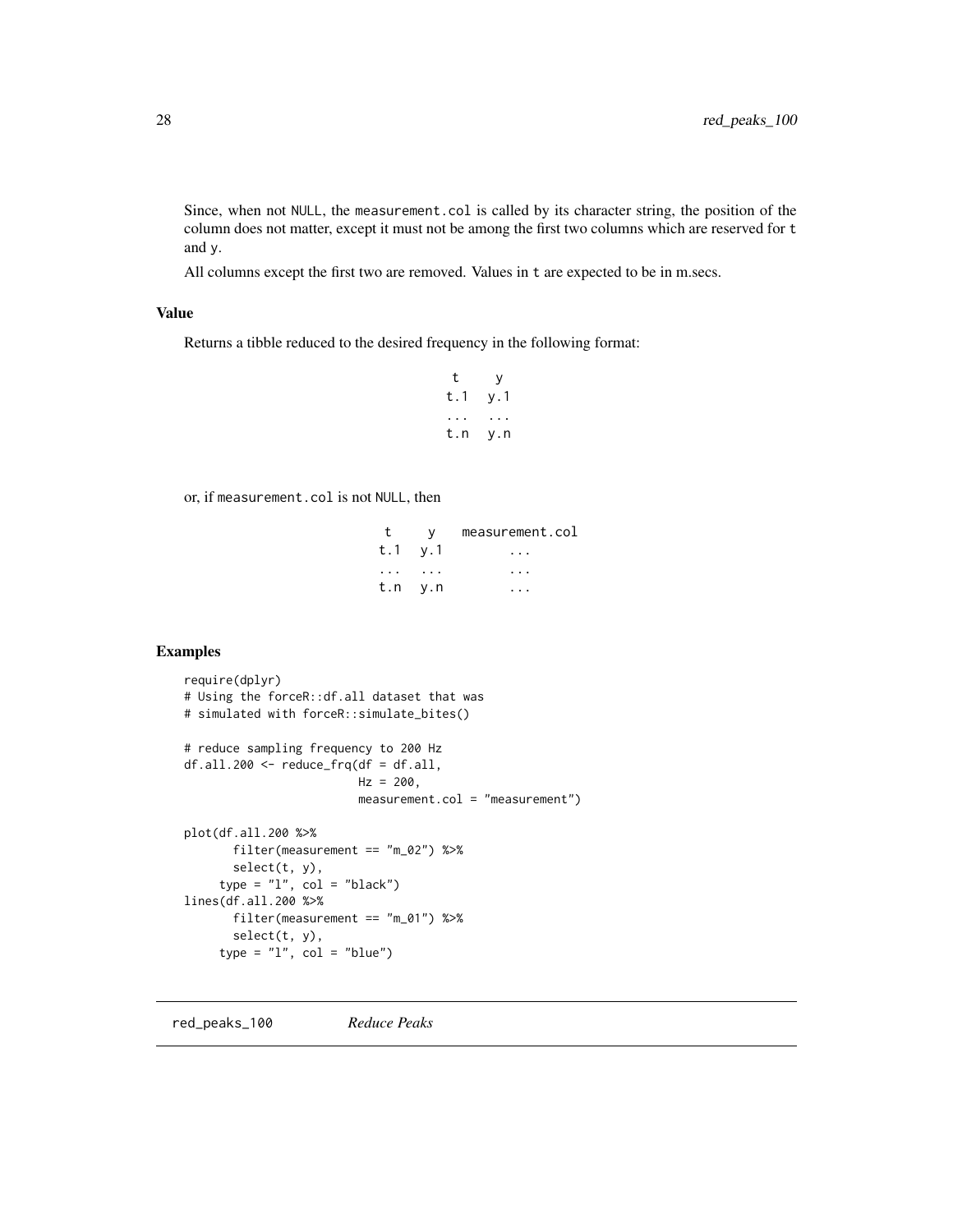red\_peaks\_100 29

# Description

Reduces curves to 100 observations per peak.

#### Usage

```
red_peaks_100(
  df,
  plot.to.screen = FALSE,
 path.data = NULL,
  path.plots = NULL,
  show.progress = FALSE
\lambda
```
# Arguments

| df             | The resulting tibble of the function rescale_peaks(). See ?rescale_peaks<br>for more details. The columns measurement and force norm must be present. |
|----------------|-------------------------------------------------------------------------------------------------------------------------------------------------------|
| plot.to.screen | A logical value indicating if results should be plotted in the current R plot device.<br>Default: FALSE.                                              |
| path.data      | A string character defining where to save the results. If NULL, data will not be<br>saved to disk. Default: NULL.                                     |
| path.plots     | A string character defining where to save result plots. If NULL, plots will not be<br>saved to disk. Default: NULL.                                   |
| show.progress  | A logical value indicating if progress should be printed to the console. Default:<br>FALSE.                                                           |

# Value

This function returns a tibble with a similar format as df, but the columns t, force, t.norm and force.norm are replaced by the columns index, ranging from 1 to 100, and force.norm.100, containing the rescaled force data ranging from 0 to 1. Since the time series has been reduced to 100 observations, this tibble will always contain 100 rows per peak.

# df needs to contain the following columns:

| force             | measurement   | peak   |
|-------------------|---------------|--------|
| force.norm.norm.1 | measurement.1 | peak.1 |
| .                 | .             | .      |
| force.norm.n      | measurement.m | peak.n |

#### Examples

# Using the forceR::df.all.200.tax dataset: peaks.df.norm.100 <- red\_peaks\_100(df = forceR::peaks.df.norm,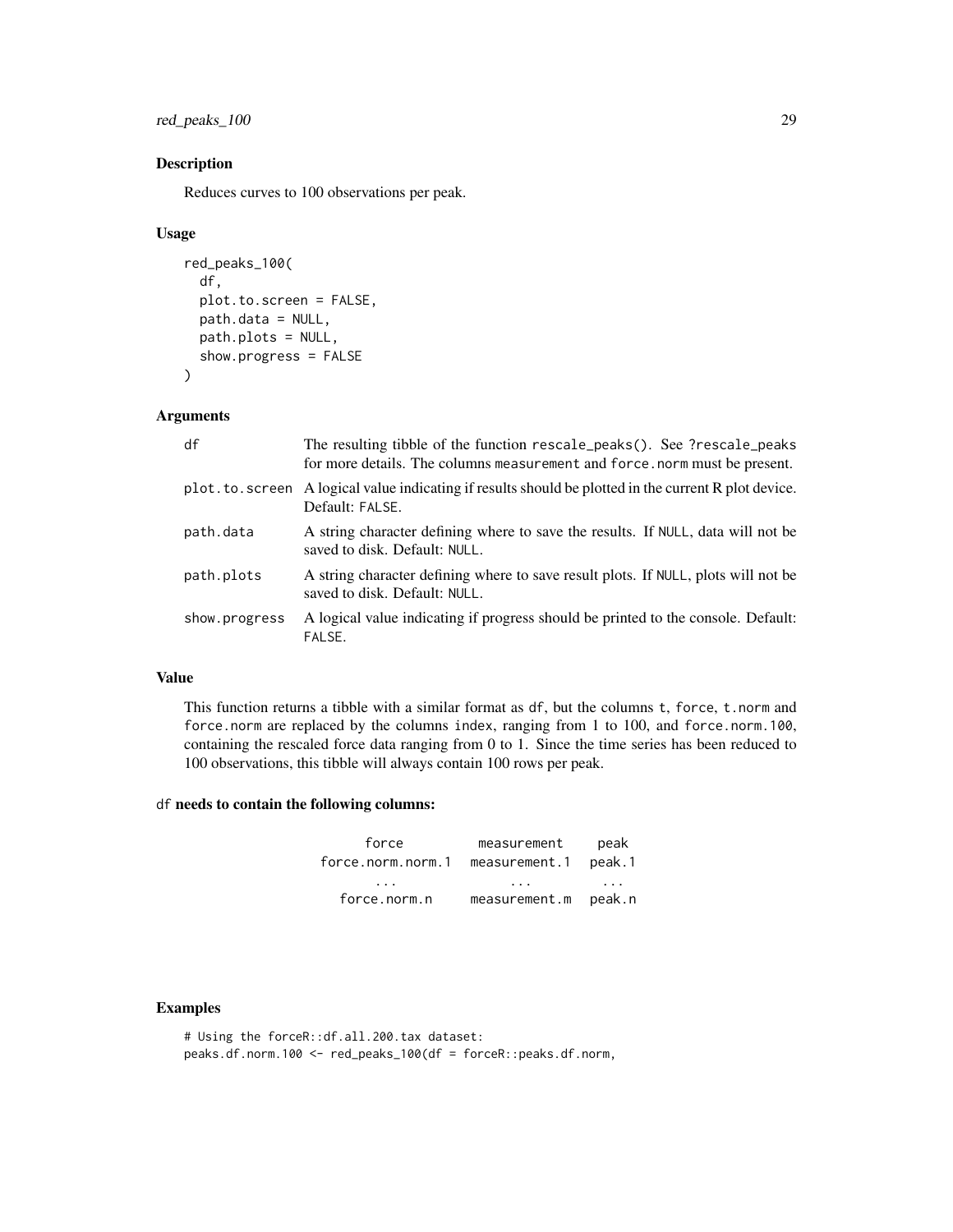# <span id="page-29-0"></span>30 rescale\_peaks

path.data = NULL, path.plots = NULL, show.progress = FALSE)

peaks.df.norm.100

rescale\_peaks *Rescale Peaks*

# Description

Rescales time series in x and y to values ranging from 0 to 1.

# Usage

```
rescale_peaks(
 df.peaks,
 df.data,
 plot.to.screen = FALSE,
 path.data = NULL,
  show.progress = FALSE
)
```
# Arguments

| df.peaks      | The resulting tibble of the function find_strongest_peaks(). See ?find_strongest_peaks<br>for more details.                                                                                                         |
|---------------|---------------------------------------------------------------------------------------------------------------------------------------------------------------------------------------------------------------------|
| df.data       | A data frame or tibble in the below format. The columns t (time), force and<br>measurement (measurement ID) must be present. This will usually be the same<br>table that was used before in find_strongest_peaks(). |
|               | plot. to. screen A logical value indicating if results should be plotted in the current R plot device.<br>Default: FALSE.                                                                                           |
| path.data     | A string character defining where to save the results. If NULL, data will not be<br>saved to disk. Default: NULL.                                                                                                   |
| show.progress | A logical value indicating if progress should be printed to the console. Default:<br>FALSE.                                                                                                                         |

#### Details

df.peaks at least needs to contain the following columns:

| species                 | measurements                      | starts                  | ends     |
|-------------------------|-----------------------------------|-------------------------|----------|
|                         | species.1 measurements.1          | starts.1 ends.1         |          |
| $\cdot$ $\cdot$ $\cdot$ | $\cdot$ $\cdot$ $\cdot$           | $\cdot$ $\cdot$ $\cdot$ | $\cdots$ |
|                         | species.n measurements.n starts.m |                         | ends.m   |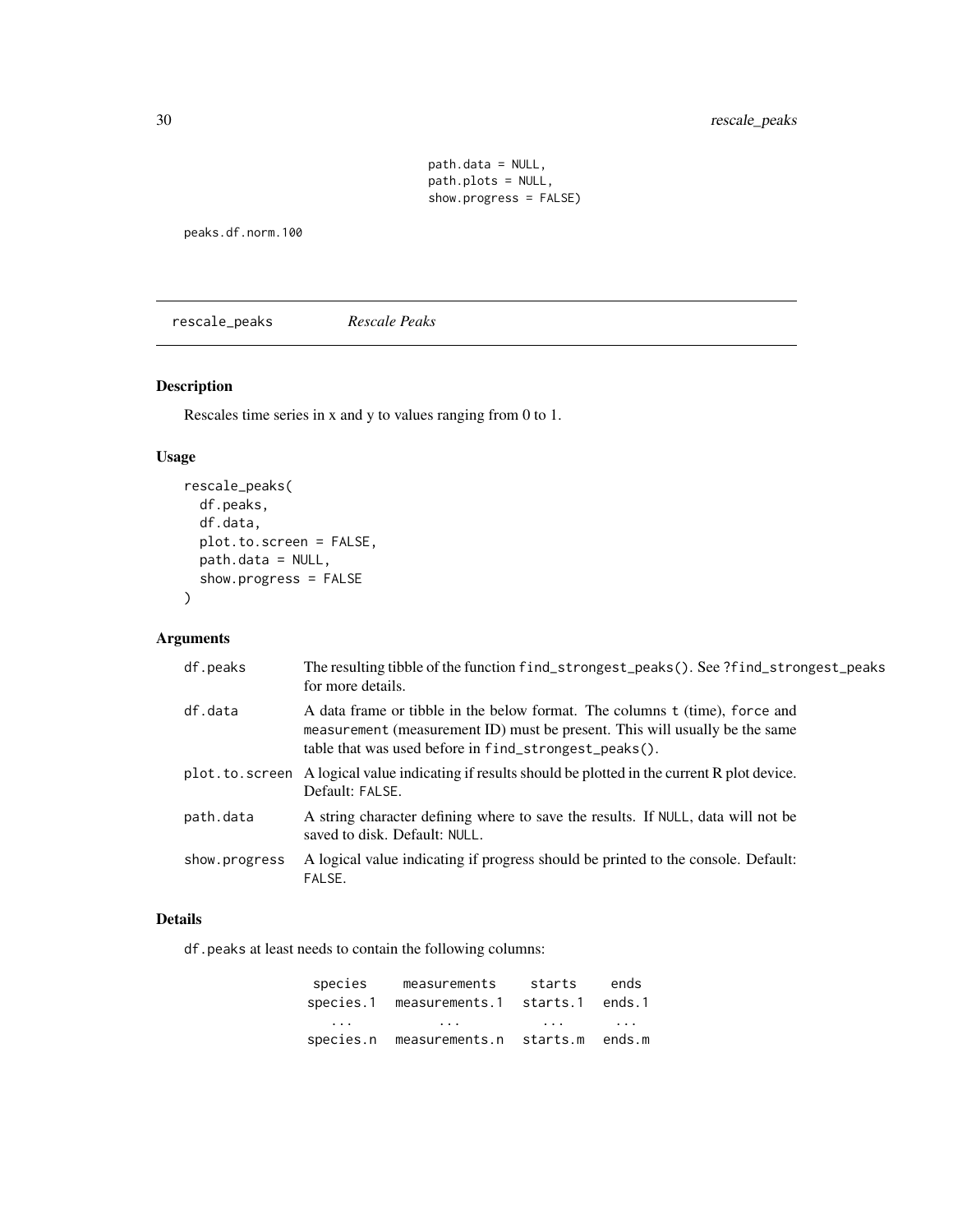<span id="page-30-0"></span>Check forceR::peaks.df to see an example tibble.

df.data at least needs to contain the following columns:

t force measurement t.1 force.1 measurement.1 ... ... ... t.n force.n measurement.m

Check forceR::df.all.200.tax to see an example tibble.

#### Value

This function returns a tibble in the same format as df, but with the additional columns t.norm and force.norm which will contain the rescaled time and force data both ranging from 0 to 1.

#### Examples

# Using the forceR::df.all.200.tax and forceR::df.all.200.tax datasets:

```
# rescale bites
peaks.df.norm <- rescale_peaks(df.peaks = forceR::peaks.df,
                               df.data = forceR::df.all.200.tax,
                               plot.to.screen = FALSE,
                               path.data = NULL,
                               show.progress = FALSE)
```
# maximum values of time and force both range from 0 - 1: range(peaks.df.norm\$t.norm) range(peaks.df.norm\$force.norm)

rescale\_to\_range *Scale data series to new minimum and maximum*

# Description

Maps a series of numeric values to a new range defined by minimum (from) and maximum (to).

#### Usage

rescale\_to\_range(data, from, to)

# Arguments

| data | numeric vector containing the data to be scaled |
|------|-------------------------------------------------|
| from | minimum of new range                            |
| to   | maximum of new range                            |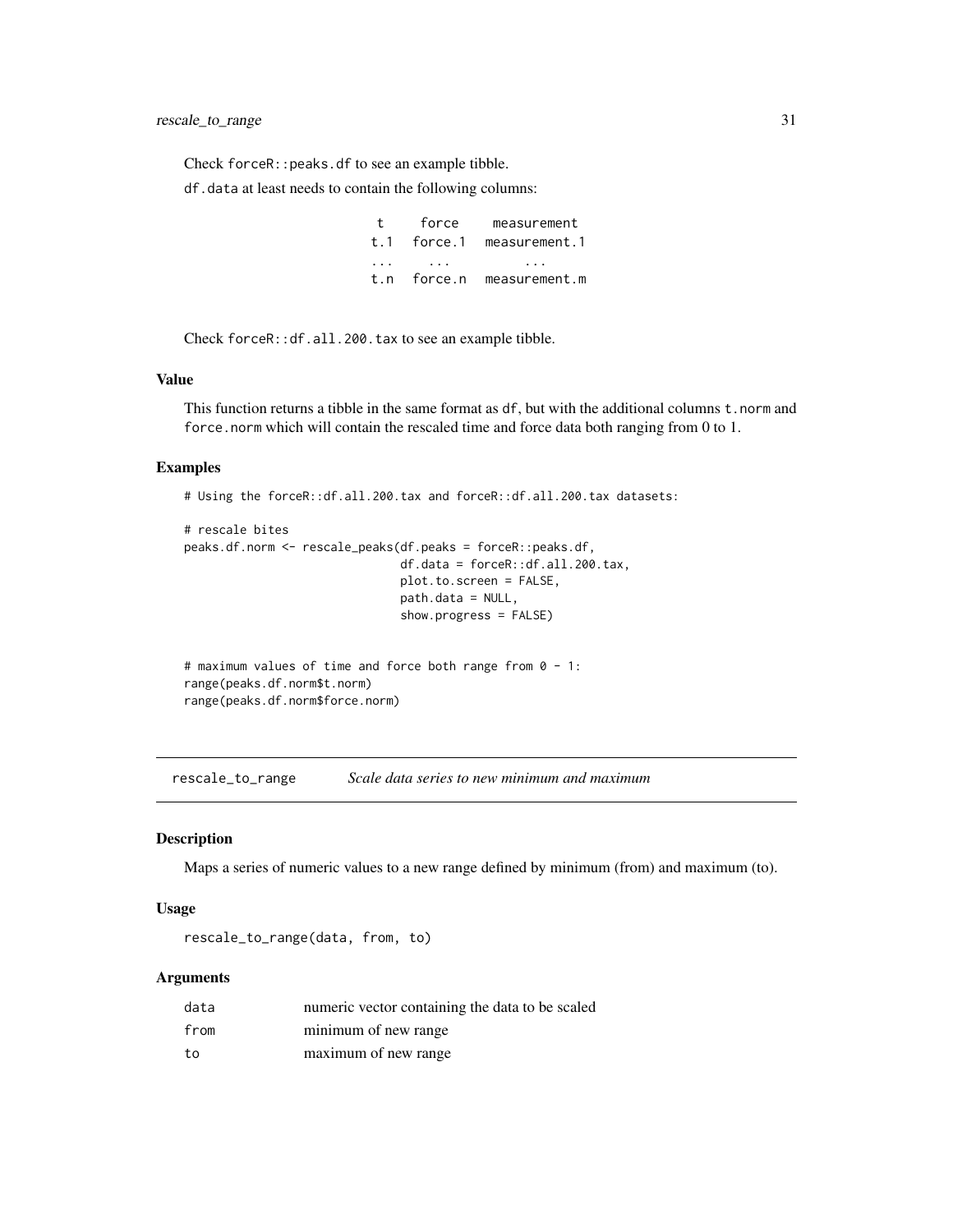# <span id="page-31-0"></span>Value

numeric vector with scaled data

# Examples

```
rescale_to_range(data = 1:10,
                 from = 1,
                 to = 100
```
simulate\_bites *Simulate bites*

# Description

Simulates either sinusoidal or plateau-like bites.

# Usage

```
simulate_bites(
 no. of. bits = 5,length.of.bite = 1000,
 length.of.series = 10000,
 max.y = 1,
 max.y.jit = NULL,peak.pos = 50,
  slope.perc.start = 10,
  slope.perc.end = slope.perc.start,
  jit = NULL,
 bite.type = "sin",
 plot = TRUE
)
```
# Arguments

| no.of.bites      | Number of bites in time series. Default: 5.                                                                                    |  |  |
|------------------|--------------------------------------------------------------------------------------------------------------------------------|--|--|
|                  | length.of.bite Length of each bite. Default: 1000.                                                                             |  |  |
| length.of.series |                                                                                                                                |  |  |
|                  | Length of the whole time series. Default: 10000.                                                                               |  |  |
| max.y            | Maximum y value. Default: 1.                                                                                                   |  |  |
| max.v.iit        | Jitter above and below maximum y value in [%] of maximum y value. Default:<br>NULL.                                            |  |  |
| peak.pos         | Position (in percent) of peak within peak curve. Only applies to bite. type = "sin<br>(sinusoidal bites.) Default: same as 50. |  |  |
| slope.perc.start |                                                                                                                                |  |  |
|                  | Percentage of how much of the whole bite is defined by the ascending slope.                                                    |  |  |
|                  | Only applies to bite. type = "plat (plateau-like bites.) Default: 10.                                                          |  |  |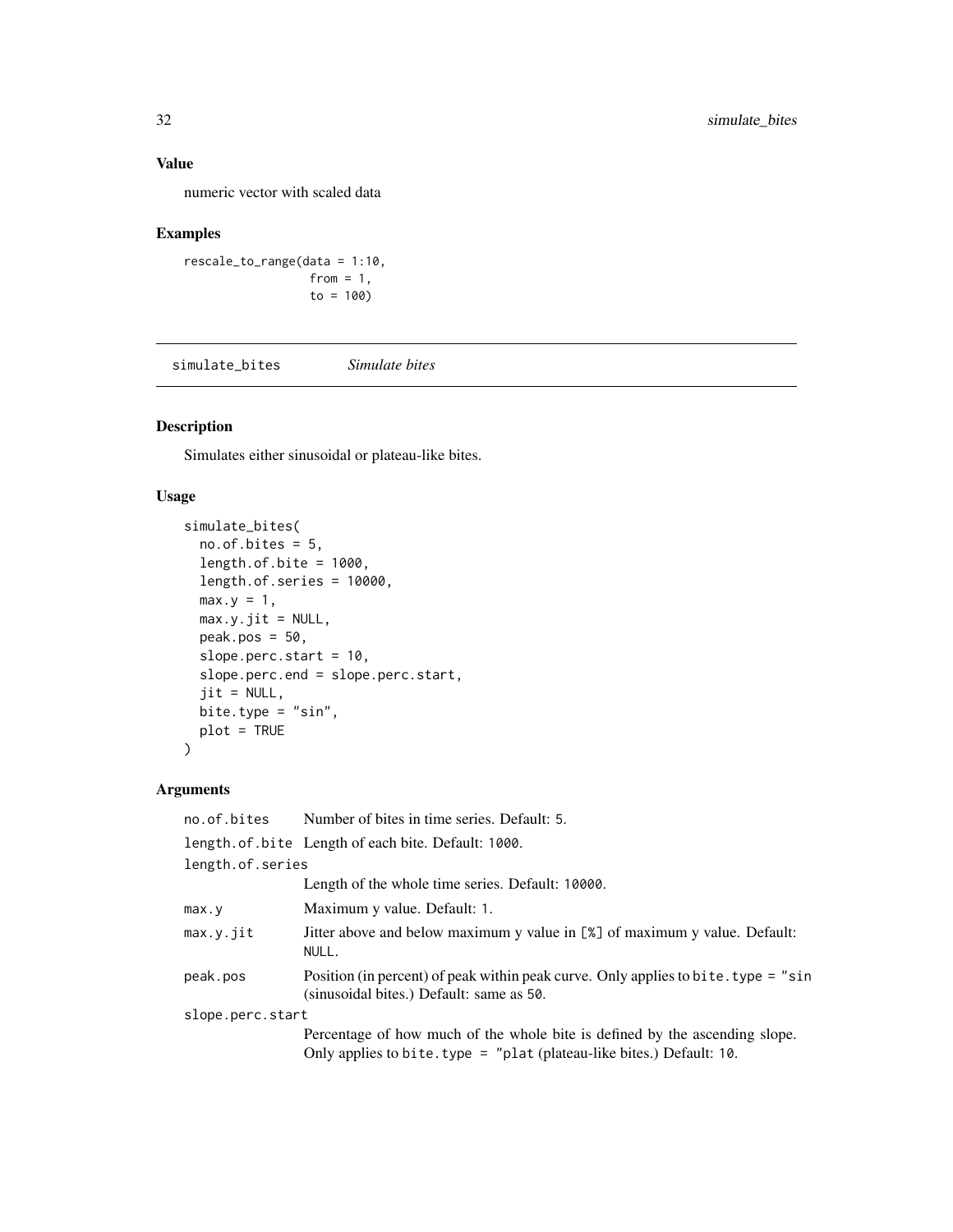#### simulate\_bites 33

|           | slope perc. end Percentage of how much of the whole bite is defined by the descending slope.<br>Only applies to bite.type = "plat (plateau-like bites.) Default: same as<br>slope.perc.start. |  |  |  |
|-----------|-----------------------------------------------------------------------------------------------------------------------------------------------------------------------------------------------|--|--|--|
| iit       | Jitter along the whole time series. Default: NULL.                                                                                                                                            |  |  |  |
| bite.type | String: either "sin" or "plat" for sinusoidal or plateau-like bites, respectively.<br>Default: "sin".                                                                                         |  |  |  |
| plot      | Logical. If TRUE, the simulated time series will be plotted to the active plot<br>device. Default: TRUE.                                                                                      |  |  |  |

#### Value

Returns a tibble with the columns t and y containing simulated bites.

#### Examples

```
# simulate a time series with sinusoidal bites
# where the peaks are located in the centers of the bites.
simulate_bites(no.of.bites = 5,
                length. of. bite = <math>1000</math>,length.of.series = 10000,
                max.y = 5,
                max.y.jit = 15,
                jit = 0.5,
                peak.pos = 0.5,
                bite.type = "sin",
                plot = TRUE)
# simulate a time series with sinusoidal bites
# where the peaks are located towards the ends of the bites.
simulate_bites(no.of.bites = 5,
                length.of.bite = 1000,
                length.of.series = 10000,
                max.y = 5,
                max.y.jit = 15,
                jit = 0.5,
                peak.pos = 0.8,
                bite.type = "sin",
                plot = TRUE)
# simulate a time series with plateau-like bites
simulate_bites(no.of.bites = 5,
                length.of.bite = 1000,
                length.of.series = 10000,
                max.y = 5,
                max.y.jit = 15,
                jit = 1,bite.type = "plat",
                plot = TRUE)
# simulate a time series with plateau-like bites
```
# with slowly ascending bite start and abprupt bite end.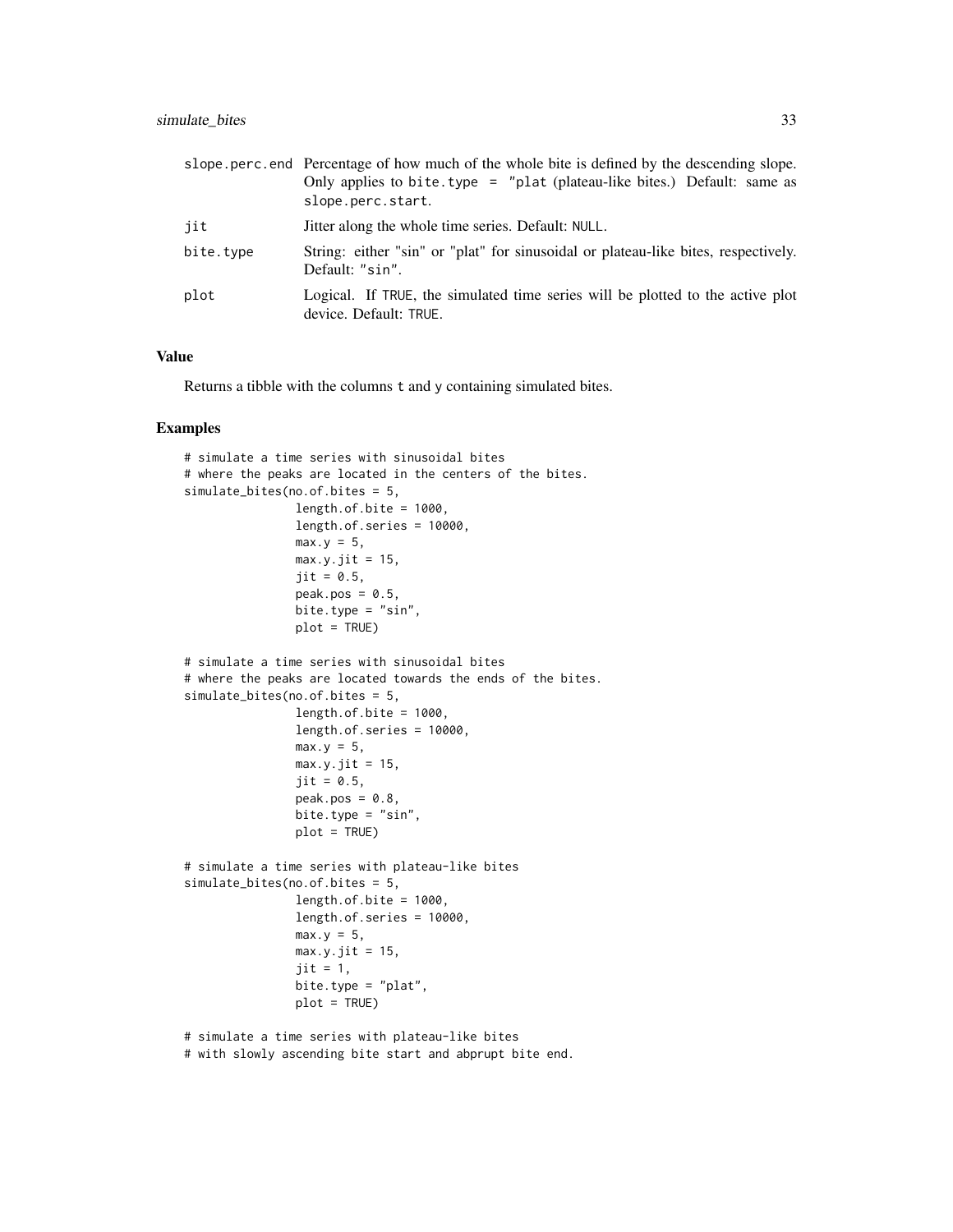```
simulate_bites(no.of.bites = 5,
               length.of.bite = 1000,
                length.of.series = 10000,
               max.y = 5,
               max.y.jit = 15,
                slope.perc.start = 60,
                slope.perc.end = 10,
                jit = 1,bite.type = "plat",
                plot = TRUE)
```
sort\_files *Sorts files after corrections*

#### Description

The files of each of the various possible correction steps (cropping, amplififer correction, drift correction) are all located in their own folders. This function gets all files that represent the last correction step of a given measurement out of all those folders and saves them in the results. folder.

#### Usage

sort\_files(data.folders, results.folder, move = FALSE)

#### Arguments

| data.folders | Character vector containing full folder paths of folders to check. This list must                                |
|--------------|------------------------------------------------------------------------------------------------------------------|
|              | be sorted according to the chronology of previous file editing. If a measure-                                    |
|              | ment exists in the last folder, this is copied or moved into the results. folder,                                |
|              | and files of the same measurement located in the other folders will be ignored.                                  |
|              | Hence, the one file per measurement that underwent most correction steps will                                    |
|              | be stored in the results. folder, while the rest of the files of the same mea-<br>surement remain in place.      |
|              | results. Folder Character string defining the full path to the folder where the desired files will<br>be stored. |
| move         | A logical value specifying if files should be moved (move = TRUE) or copied<br>(move = FALSE). Default: FALSE.   |

# Details

The function will look for leading numbers in the file names specifying the measurement number to find corresponding files in the different folders. E.g., it will identify "0001\_ABCD.csv", "0001\_ABCD\_ampdriftcorr.csv", and "0001\_ABCD\_ampdriftcorr\_baselincorr.csv" as stemming from the same measurement and sort them accordingly.

#### Value

This functions does not create new files but sorts existing files. It does, however, create the results.folder in case it did not exist before.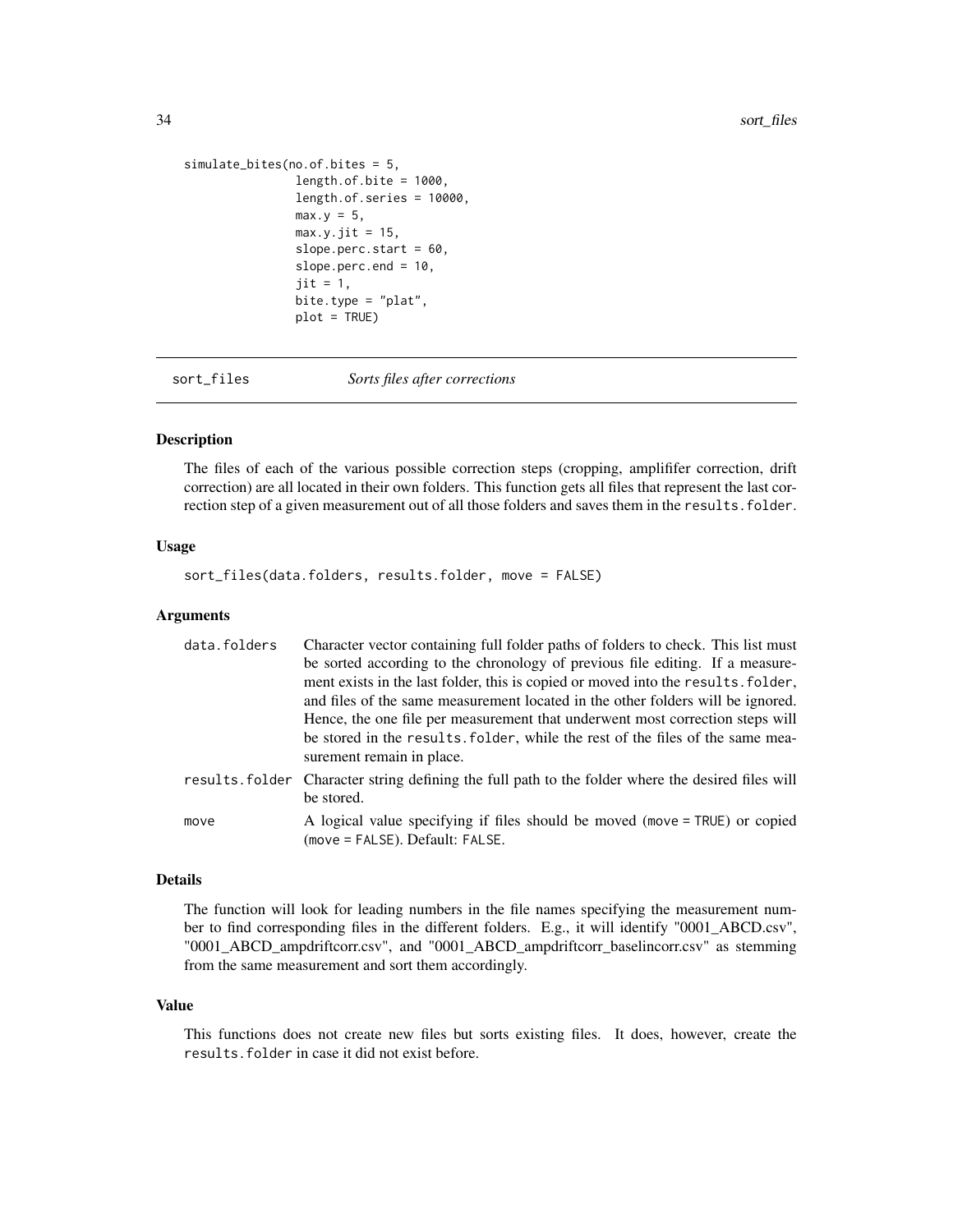#### <span id="page-34-0"></span>Examples

```
# define data.folders
data.folders <- c("./raw",
                  "./cropped",
                  "./ampdriftcorr",
                  "./baselinecorr")
# define the folder in which one corrected file per original raw measurement
# should be stored.
results.folder <- "./corrected"
# run the file sorting - commented out to pass package tests
# sort_files(data.folders = data.folders,
# results.folder = results.folder,
# move = FALSE)
```
summarize\_measurements

*Summarize Table*

# Description

Finds minimum, maximum and standard deviation of force per measurement and taxon and creates summary tibble.

#### Usage

```
summarize_measurements(df, var1, var2)
```
# Arguments

| df   | Data frame or tibble containing at least three columns. The column names must<br>contain the grouping variables defined in var1 and var2 and the column force<br>(time series of force measurements). |
|------|-------------------------------------------------------------------------------------------------------------------------------------------------------------------------------------------------------|
| var1 | A character string defining the column to calculate minimal and maximal force<br>values per measurement. This must be the column that contains the unique<br>measurement ID, e.g. measurement number. |
| var2 | A character string defining the column for which the summary should be calcu-<br>lated.                                                                                                               |

#### Value

A tibble summarizing the input data frame df. The resulting tibble will contain the columns t, force, measurement, species, specimen, amp, lever.ratio, max.F.measurement, mean.F.specimen, max.F.specimen, sdv.max.F.specimen, n.measurements.in.specimen.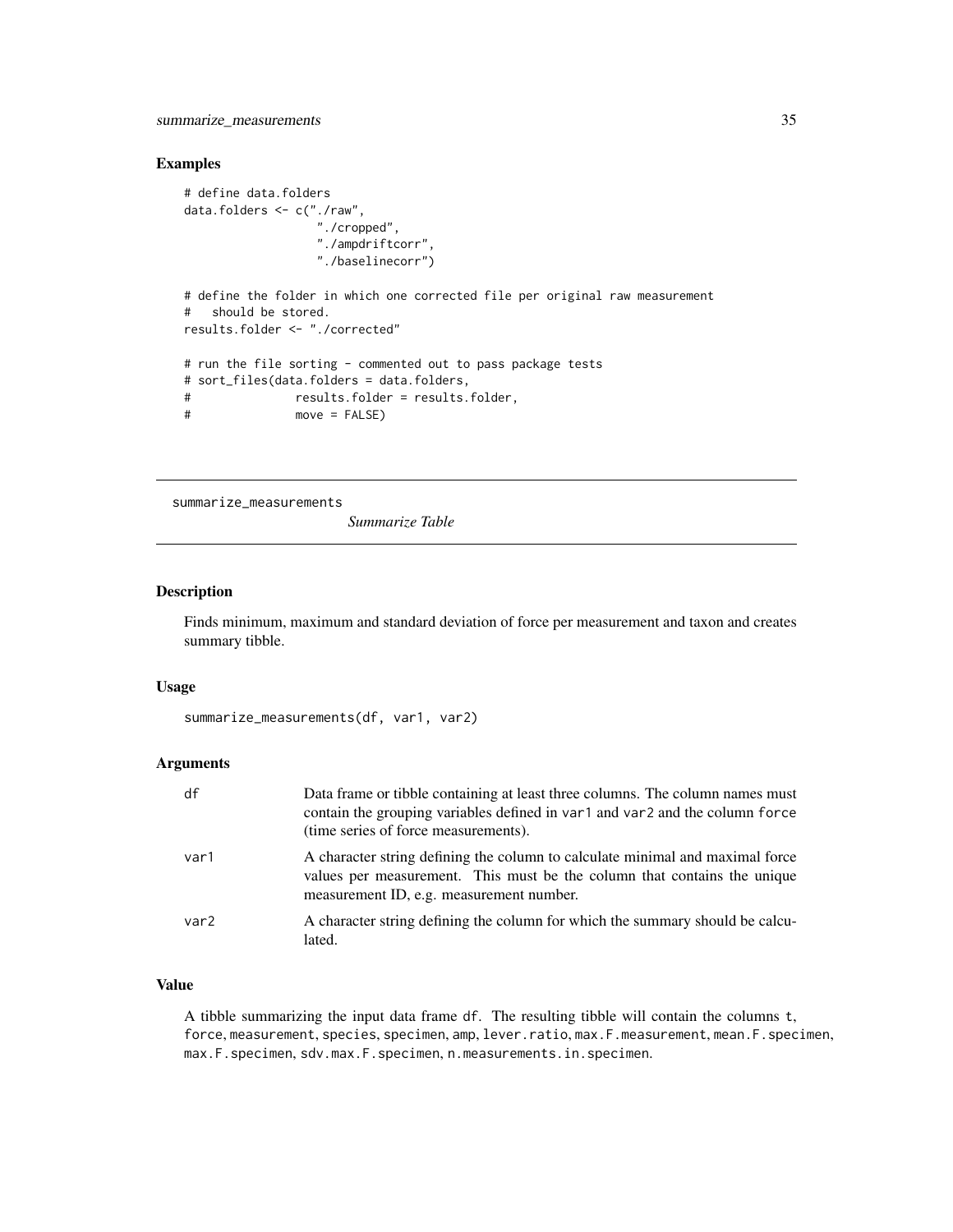# Examples

```
# Using the forceR::df.all.200.tax dataset:
```

```
# sumarize by measurement and specimen
df.summary.specimen <- summarize_measurements(df = df.all.200.tax,
                                              var1 = "measurement",
                                              var2 = "specimen")
# plot results
## Not run:
require(ggplot2)
ggplot(data = df.summary.specimen, mapping = aes(x=specimen,y=max.F.measurement)) +
  geom_jitter(aes(color='blue'),alpha=0.7) +
  geom_boxplot(fill="bisque",color="black",alpha=0.3) +
  # scale_y_log10() +
  labs(y="max(F)/specimen") +
  guides(color="none") +
  theme_minimal()
```
## End(Not run)

today *Get Today's Date as String*

#### Description

Creates a character string containing today's date in the format "yyyy\_mm\_dd" which can be used in file names.

#### Usage

today()

# Value

date.string a character string of today's date in the format "yyyy\_mm\_dd"

<span id="page-35-0"></span>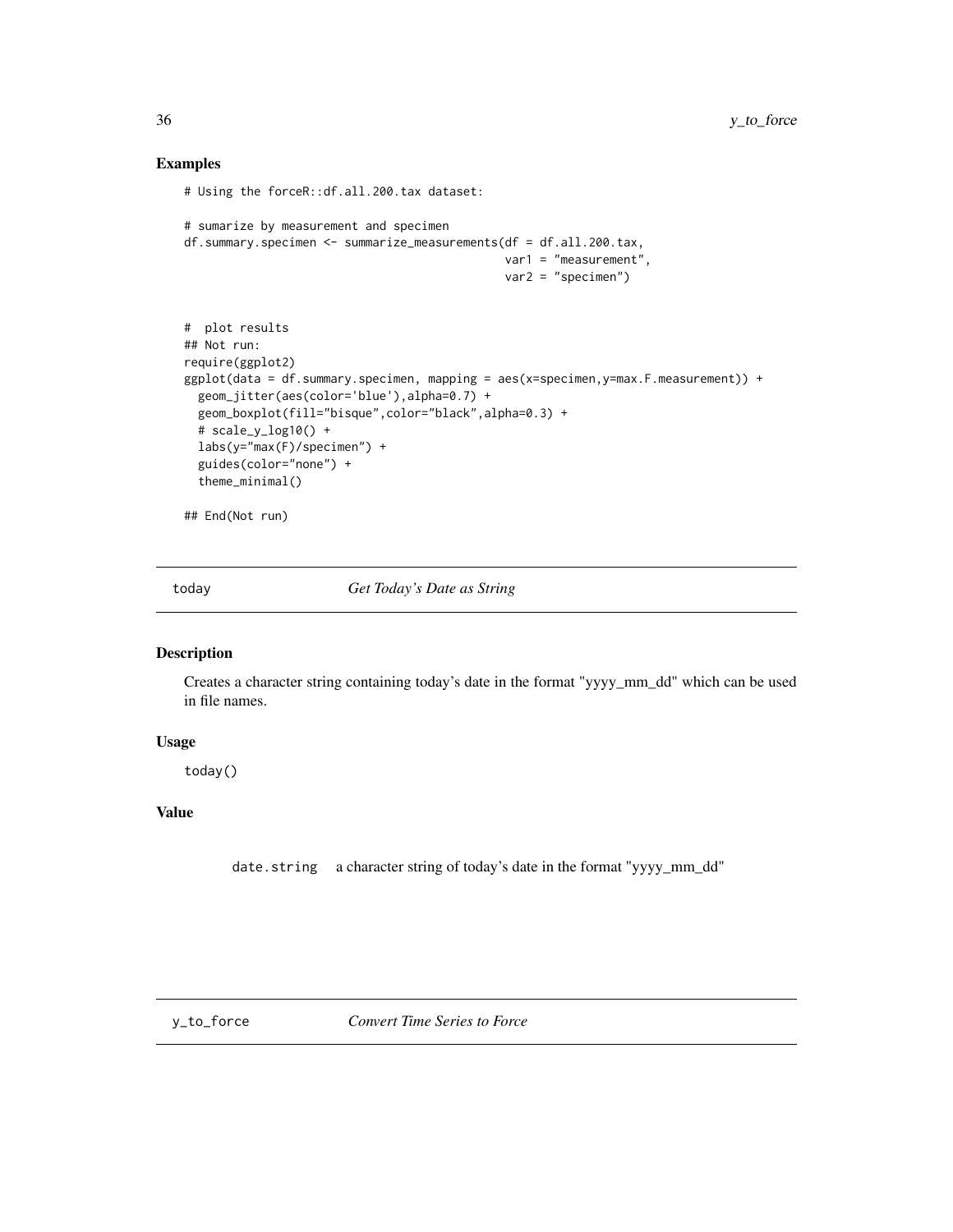# y\_to\_force 37

#### Description

Converts a time series, e.g. a continuous voltage measurement from a sensor to force data according to an amplification value and, depending on the measurement setup, the lever ratio of the rocker forwarding the force from the point the force acts on to the sensor.

#### Usage

```
y_to_force(df, classifier, measurement.col)
```
# Arguments

| df                                                                         | Data frame or tibble in the below mentioned format. This should contain the<br>time series, with one line per time step and measurement.                                                                                                                                                                                            |  |
|----------------------------------------------------------------------------|-------------------------------------------------------------------------------------------------------------------------------------------------------------------------------------------------------------------------------------------------------------------------------------------------------------------------------------|--|
| Classifier in the below mentioned format.<br>classifier<br>measurement.col |                                                                                                                                                                                                                                                                                                                                     |  |
|                                                                            | Character string. If measurement col is not defined, the whole input data<br>frames will be treated as if it was just one single time series. This is okay for<br>data frames like that indeed only contain one time series, but for data frames<br>with multiple time series, a grouping column needs to be defined. Default: NULL |  |

# Details

These values should be stored in a classifier (s. below). At the same, it adds specimen and species info from the respective columns of the classifier.

The classifier should have the following format:

|                         | species specimen measurement amp lever.ratio                                                                   |  |
|-------------------------|----------------------------------------------------------------------------------------------------------------|--|
|                         | species.1 specimen.1 measurement.1 amp.1 lever.ratio.1                                                         |  |
| $\cdot$ $\cdot$ $\cdot$ | restricted and the second contract of the second contract of the second contract of the second contract of the |  |
|                         | species.n specimen.n measurement.n amp.n lever.ratio.n                                                         |  |

It must contain one row per unique measurement number that is present in the df.

The force (F) in Newton is calculated *via* the following formula:

 $F = y * lever.ratio * (1 / amp)$ 

where y is the measurement series, e.g. in V,

amp is the amplification value, e.g. in V/N,

and lever.ratio is the mechanical lever ratio of the measurement setup.

df should have the following format:

| t        | V           | measurement   |
|----------|-------------|---------------|
| t.1      | y.1         | measurement.1 |
| t.2      | v.2         | measurement.1 |
| $\cdots$ | .           |               |
| t.n      | $V \cdot n$ | measurement.1 |
| t.1      | v.1         | measurement.2 |
| t.2      | y.2         | measurement.2 |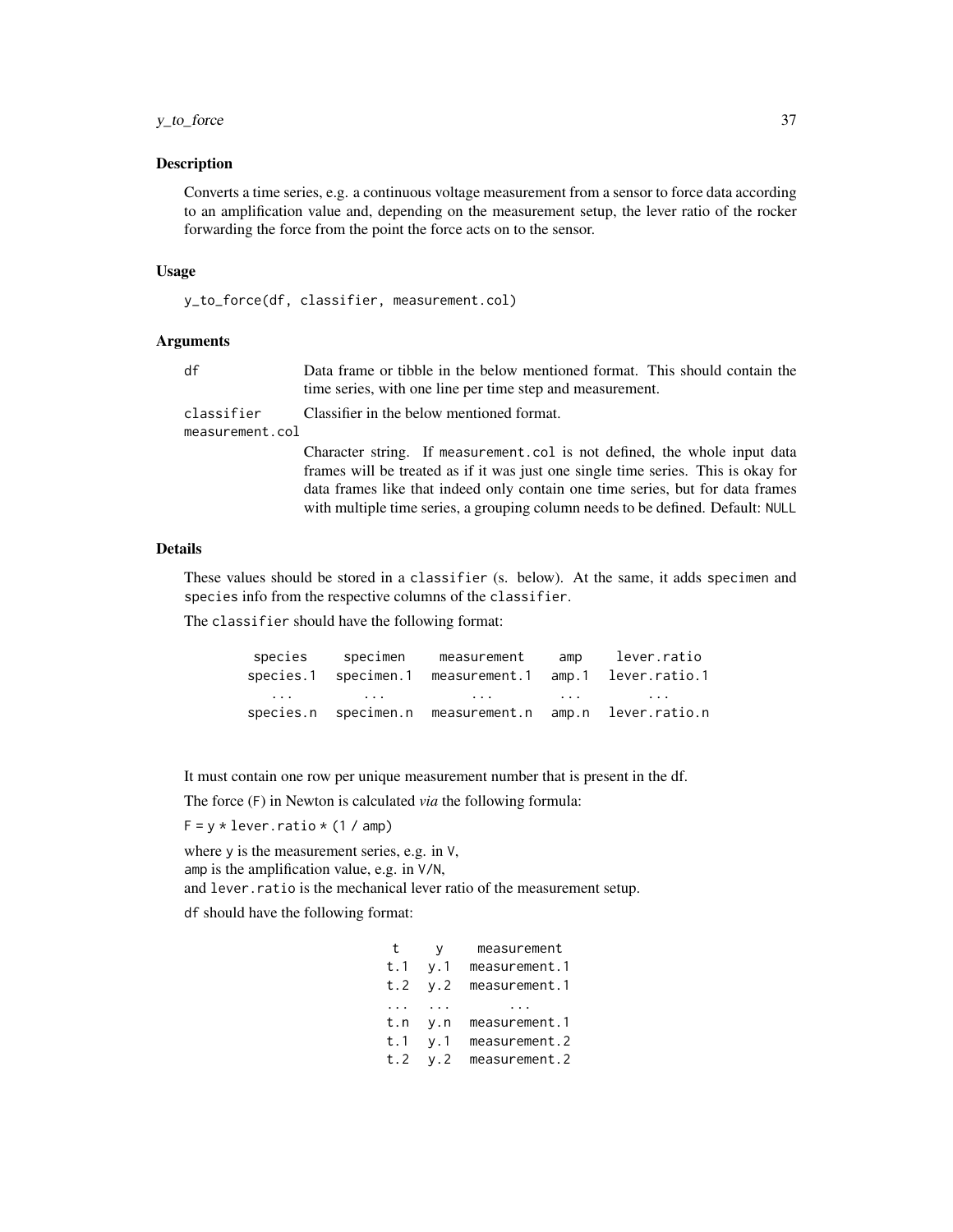... ... ... t.m y.m measurement.2 ... ... ... t.o y.o measurement.o

# Value

Returns a tibble in the same format as the input tibble with an additional column called '"'force'.

# Examples

```
# convert y column of df.all to force column and add taxonomic data
# using info from classifier
df.all.tax <- y_to_force(df = forceR::df.all.200,
                     classifier = forceR::classifier,
                     measurement.col = "measurement")
```
df.all.tax